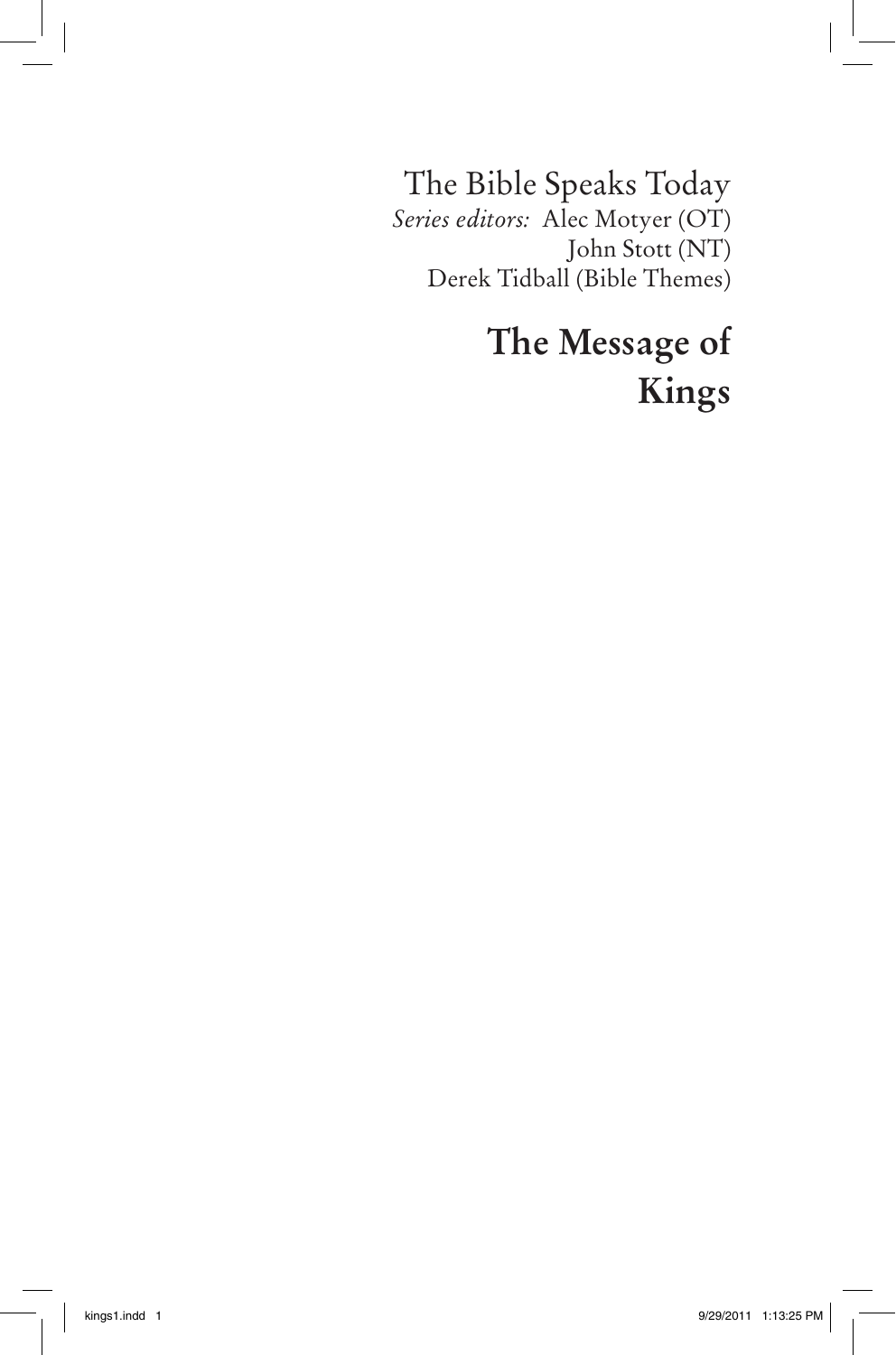# **The Message of Kings**

*God is present*

# **John W. Olley**

*Research Associate Vose Seminary, Perth*

**Inter-Varsity Press**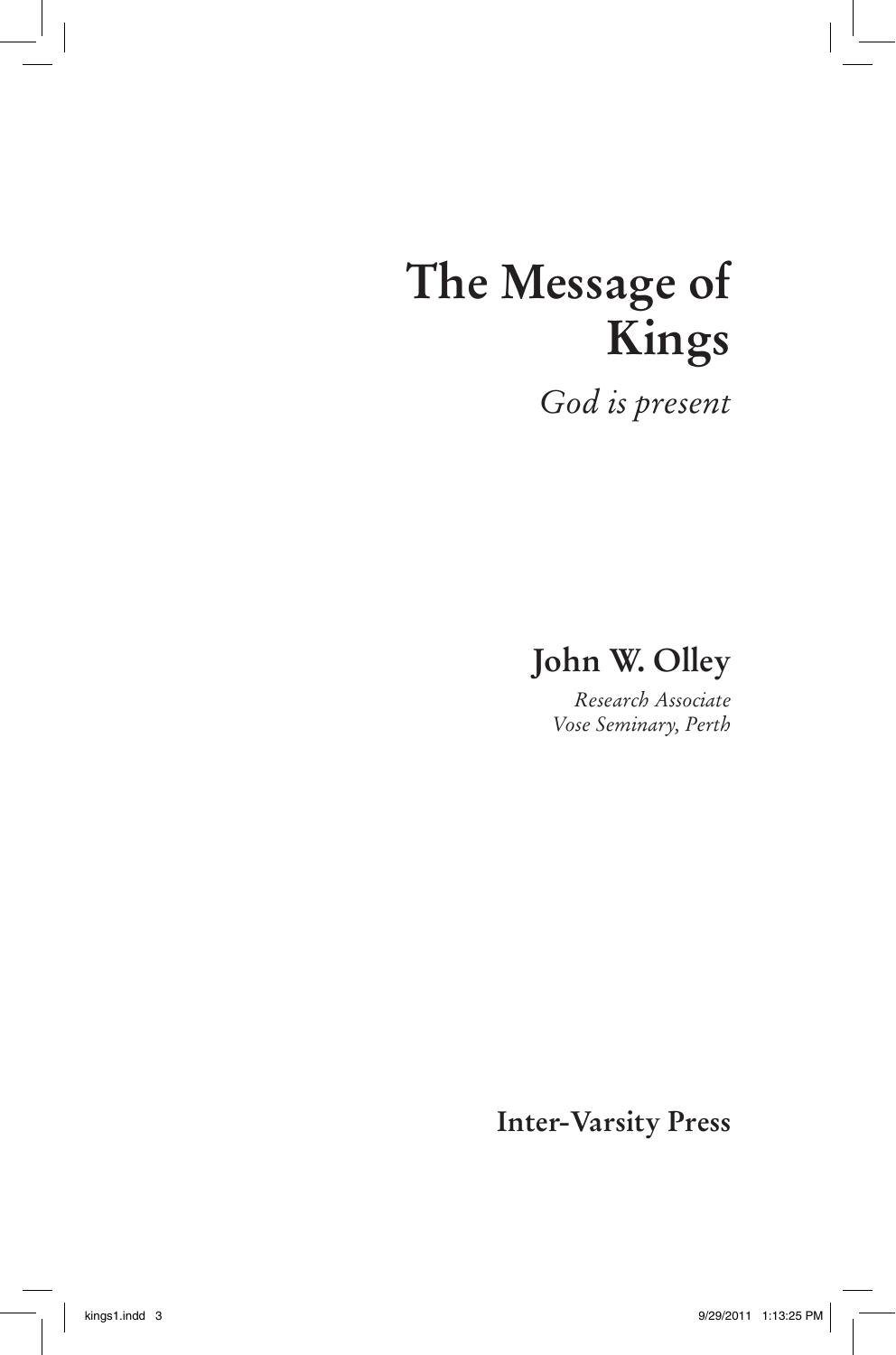*InterVarsity Press P.O. Box 1400, Downers Grove, IL 60515-1426 Internet: www.ivpress.com E-mail: email@ivpress.com*

*© John W. Olley 2011*

*Published in the United States of America by InterVarsity Press, Downers Grove, Illinois, with permission from Inter-Varsity Press, England.*

*All rights reserved. No part of this book may be reproduced in any form without written permission from InterVarsity Press.*

*InterVarsity Press® is the book-publishing division of InterVarsity Christian Fellowship/USA®, a movement of students and faculty active on campus at hundreds of universities, colleges and schools of nursing in the United States of America, and a member movement of the International Fellowship of Evangelical Students. For information about local and regional activities, write Public Relations Dept., InterVarsity Christian Fellowship/USA, 6400 Schroeder Rd., P.O. Box 7895, Madison, WI 53707-7895, or visit the IVCF website at <www.intervarsity.org>.*

*All Scripture quotations, unless otherwise indicated, are taken from the* THE HOLY BIBLE, NEW INTERNATIONAL VERSION®, NIV® *Copyright © 1973, 1978, 1984, 2011 by Biblica, Inc.™ Used by permission. All rights reserved worldwide.*

*ISBN 978-0-8308-2435-9*

*Printed in the United States of America ∞*

*InterVarsity Press is committed to protecting the environment and to the responsible use of*   $\sum_{\text{NITATIVE}}$ *natural resources. As a member of Green Press Initiative we use recycled paper whenever possible. To learn more about the Green Press Initiative, visit <www.greenpressinitiative.org>.*

#### **Library of Congress Cataloging-in-Publication Data**

*Olley, John W. (John William), 1938- The message of Kings: God is present / John W. Olley. p. cm. Includes bibliographical references. ISBN 978-0-8308-2435-9 (pbk.: alk. paper) 1. Bible. O.T. Kings—Commentaries. I. Title. BS1335.53.O45 2011 222'.507—dc23*

*2011032891*

|  |  |  |  |  | <b>P</b> 17 16 15 14 13 12 11 10 9 8 7 6 5 4 3 2 1 |  |  |  |
|--|--|--|--|--|----------------------------------------------------|--|--|--|
|  |  |  |  |  | Y 26 25 24 23 22 21 20 19 18 17 16 15 14 13 12     |  |  |  |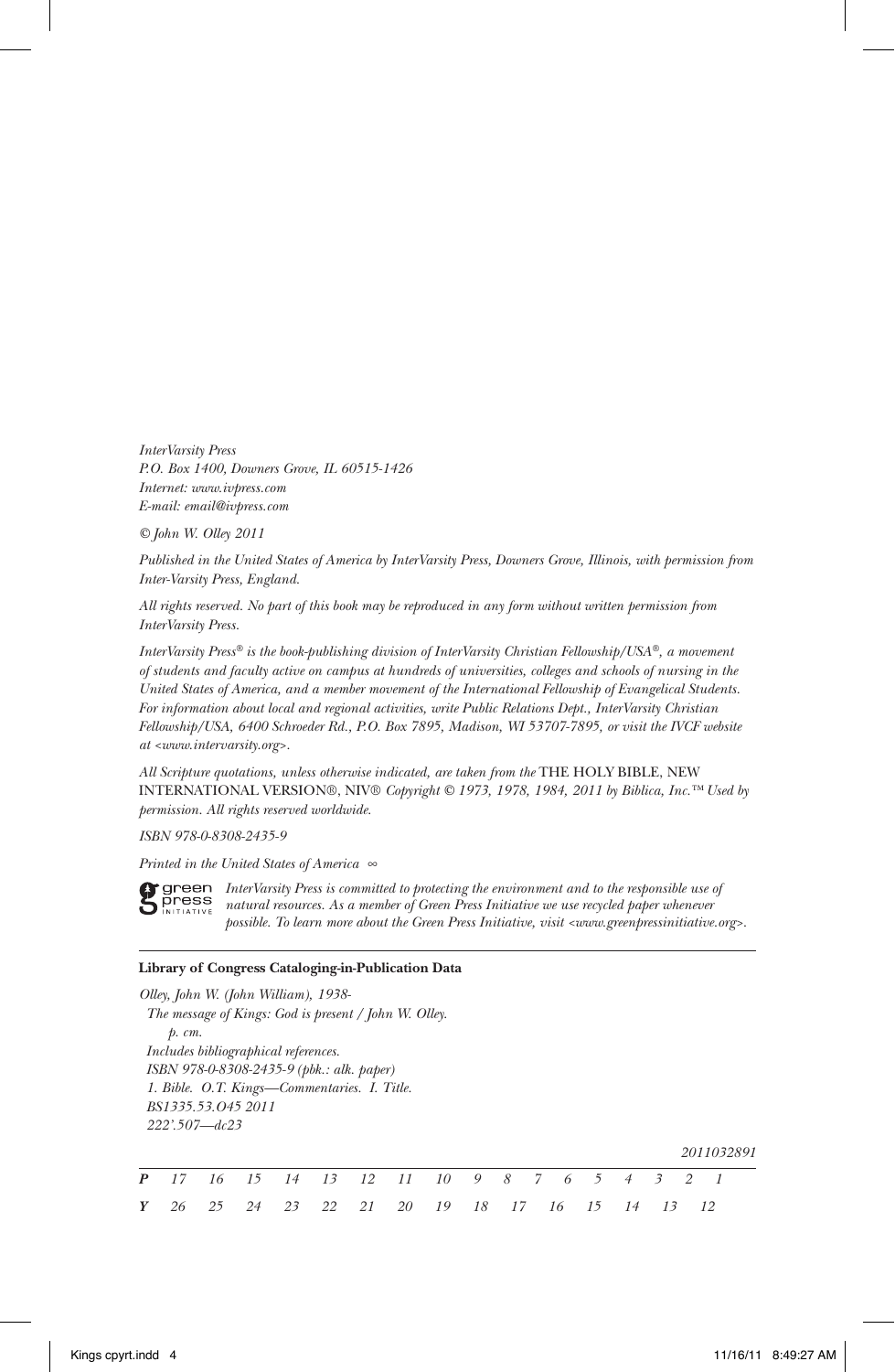# **Contents**

| General preface              |    |
|------------------------------|----|
| Author's preface             |    |
| Commentaries and other works |    |
| Introducing 1 and 2 Kings    | 16 |
| Chronology                   | 38 |

# **A. Solomon's reign (1 Kings 1 – 11)**

| 1. Solomon becomes king $(1:1 – 2:46)$                 | 39  |
|--------------------------------------------------------|-----|
| 2. Setting the scene $(3:1-3)$                         | 59. |
| 3. Receiving and demonstrating wisdom $(3:4 - 4:34)$   | 63  |
| 4. The temple – building and dedicating $(5:1 - 8:66)$ | 75. |
| 5. After building the temple $(9:1 - 11:43)$           | 103 |

# **B. Division – the first 160 years (1 Kings 12:1 – 16:28)**

| 6. Leadership: power, pragmatism and God's evaluation        |     |
|--------------------------------------------------------------|-----|
| $(12:1 - 14:20)$                                             | 131 |
| 7. Two nations and eight kings: similarities and differences |     |
| $(14:21 - 16:28)$                                            | 151 |

# **C. Elijah and kings (1 Kings 16:29 – 2 Kings 2:25)**

| 8. Elijah confronts crisis (16:29 – 19:21)                     | 163 |
|----------------------------------------------------------------|-----|
| 9. Ahab and some prophets – leading to death $(20:1 - 22:40)$  | 186 |
| 10. Ahaziah king of Israel and Elijah (1 Kings 22:51 – 2 Kings |     |
| 1:18                                                           | 209 |
| 11. Elijah's ascension and the transition to Elisha (2:1–25)   | 214 |
|                                                                |     |

# **D. Elisha and individuals, kings and revolution (2 Kings 3 – 13)**

| 12. Kings of Israel, Judah and Moab – and Elisha (3:1–26) | 223 |
|-----------------------------------------------------------|-----|
| 13. Elisha: agent of Yahweh's compassion $(4:1 - 6:7)$    | 227 |
| 14. Elisha and Arameans $(6.8 - 8.15)$                    | 241 |

15. Revolution and reform in Israel and Judah (8:16 – 13:25) 253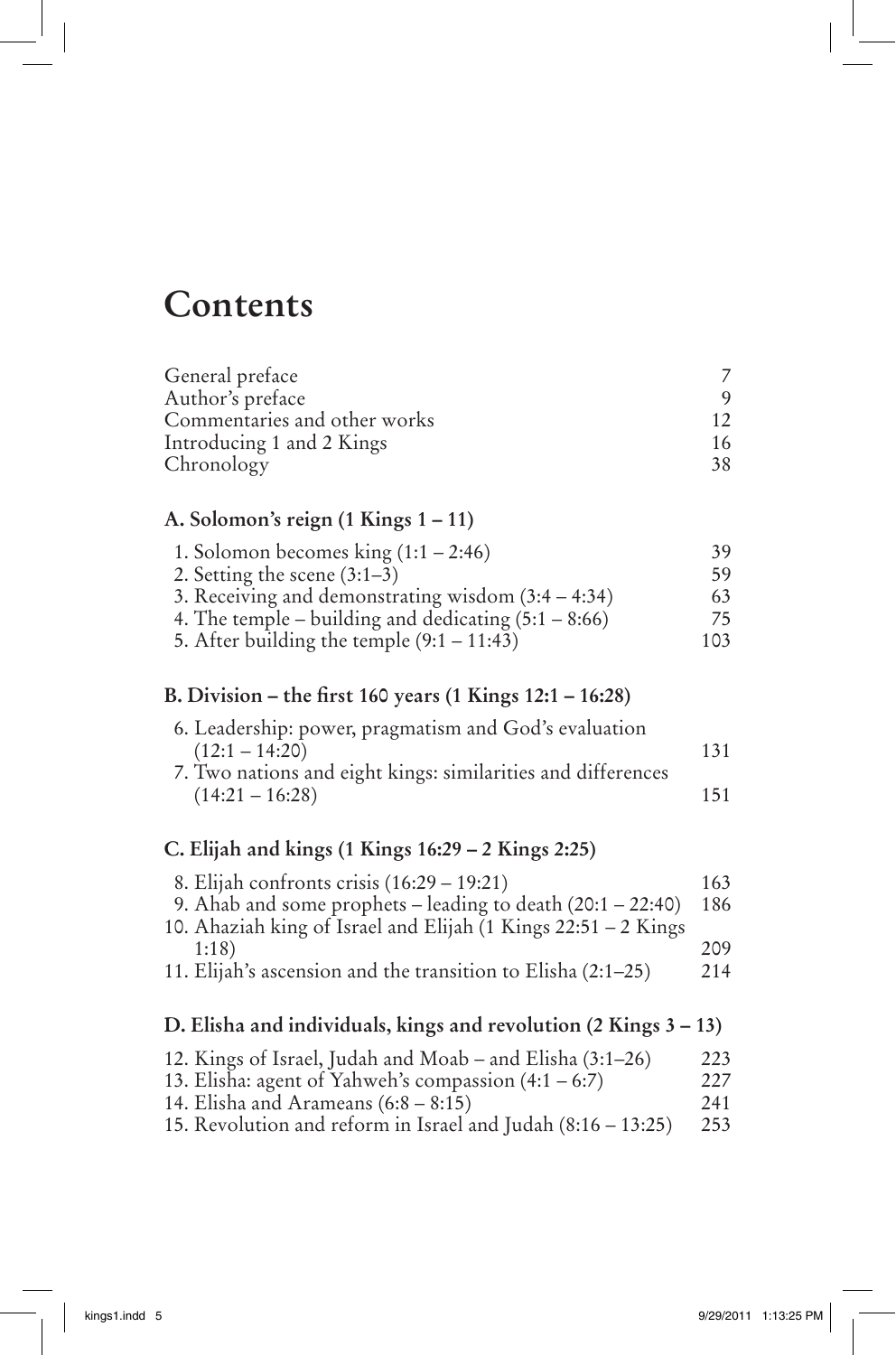# **E. To the end of Israel (2 Kings 14 – 17)**

| 16. Kings of Judah and Israel $(14:1 - 17:6)$              | 287 |
|------------------------------------------------------------|-----|
| 17. Understanding change to Israel and in Israel (17:7–41) | 305 |

# **F. From trust to exile – to the end of Judah (2 Kings 18 – 25)**

| 18. Hezekiah and trust (18:1 - 20:21)                        | 317 |
|--------------------------------------------------------------|-----|
| 19. Apostasy of Manasseh and Amon (21:1–26)                  | 338 |
| 20. Josiah and whole-hearted turning to God $(22.1 – 23.30)$ | 346 |
| 21. The end comes quickly $(23:31 - 25:26)$                  | 358 |
| 22. A glimmer of hope in Babylon (25:27-30)                  | 371 |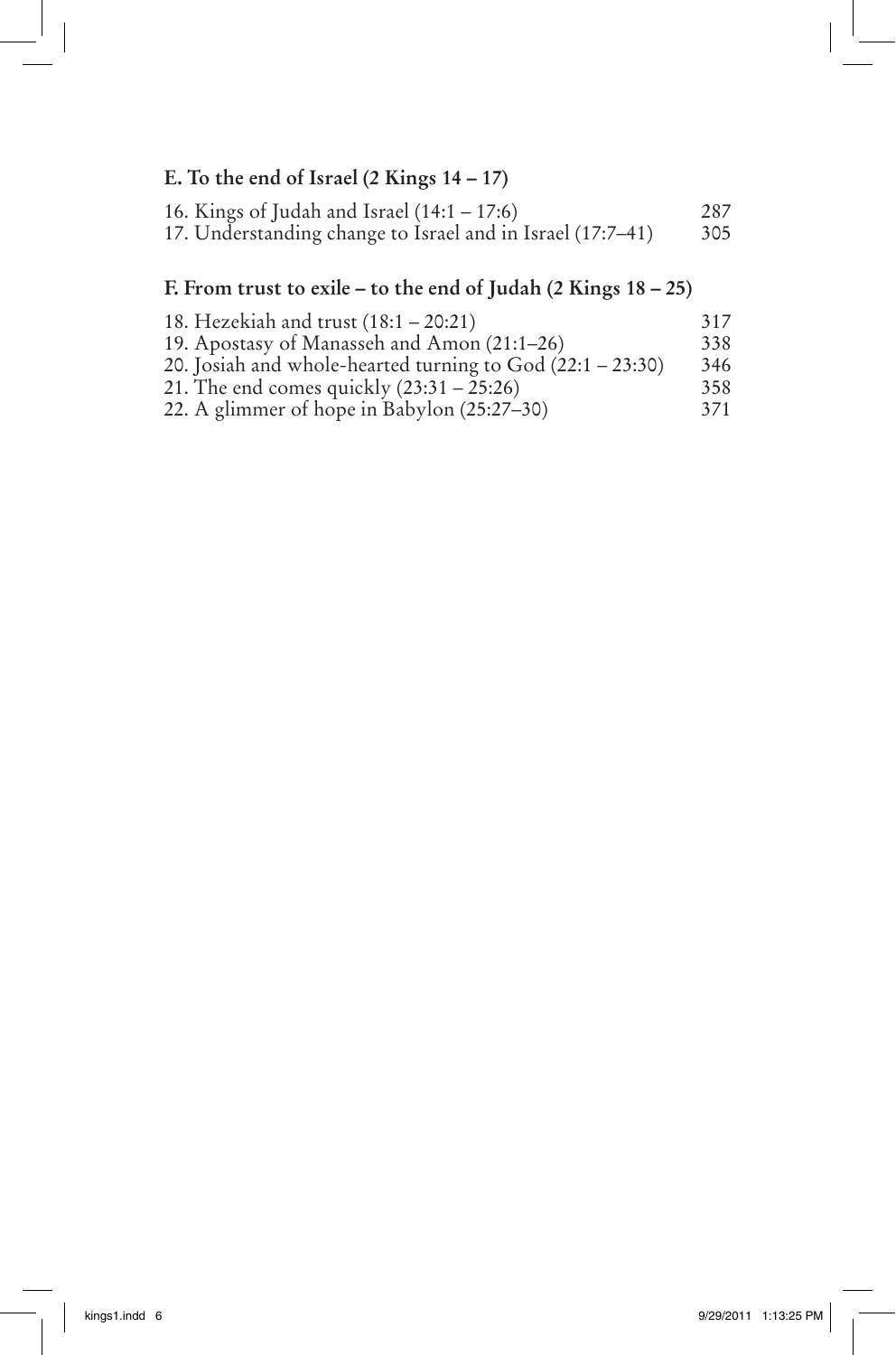# **A. Solomon's reign 1 Kings 1 – 11**

# **1 Kings 1:1 – 2:46 1. Solomon becomes king**

# **1. Transition is imminent (1:1–4)**

*King David was very old.* The simple statement signifies time for change. Like the start of Joshua (1:1) and Judges (1:1), Kings opens with a link to the previous book. Similar to Moses and Joshua's long and successful leadership, for forty years David had been king over Judah – thirty-three years for the combined Israel and Judah (1 Kgs 2:11). But what is to follow?

That the focus of chapter 1 is on kingship is shown by the designation of key characters. Not only is *King* the first word but David is always *King David* (nine times),<sup>1</sup> the king (thirty nine times)<sup>2</sup> and only once *our lord David* (v. 11). The first instance of simply *David*  is in 2:1, after the issue of succession is resolved. Alongside are references to Adonijah seeking to become *king* (six times),<sup>3</sup> the promise that Solomon is to be *king* (four times)<sup>4</sup> and statement that he has become *king* (seven times),5 or the question as to which is to be *king* (vv. 20, 27). The seventy instances of the noun *king* or the related verb is the most in any chapter in the Bible. The narrative has movement as various questions arise. Will David act as king in his last days, and if so, how? What will happen because Adonijah wants to be king? What about Solomon?

In recent years it has become common to talk about 'succession planning' in organisations and companies. As groups have become

<sup>5</sup> Verses 39, 43, 45, 51 (2x), 53 (2x).

<sup>1</sup> Verses 1, 13, 28, 31, 32, 37, 38, 43, 47. There are only sixteen instances in all of 2 Samuel. Statistics in this paragraph relate to MT. EVV may vary.

<sup>&</sup>lt;sup>2</sup> Verses 2 (3x), 3, 4 (2x), 9 (2x), 13, 14, 15 (3x), 16 (2x), 19, 20 (2x), 21, 22, 23 (3x), 24, 25, 27 (2x), 28, 29, 31, 32, 33, 36 (2x), 37, 44 (2x), 47.

<sup>&</sup>lt;sup>3</sup> Verses 5, 11, 13, 18, 24, 25.

<sup>4</sup> Verses 13, 17, 30, 34.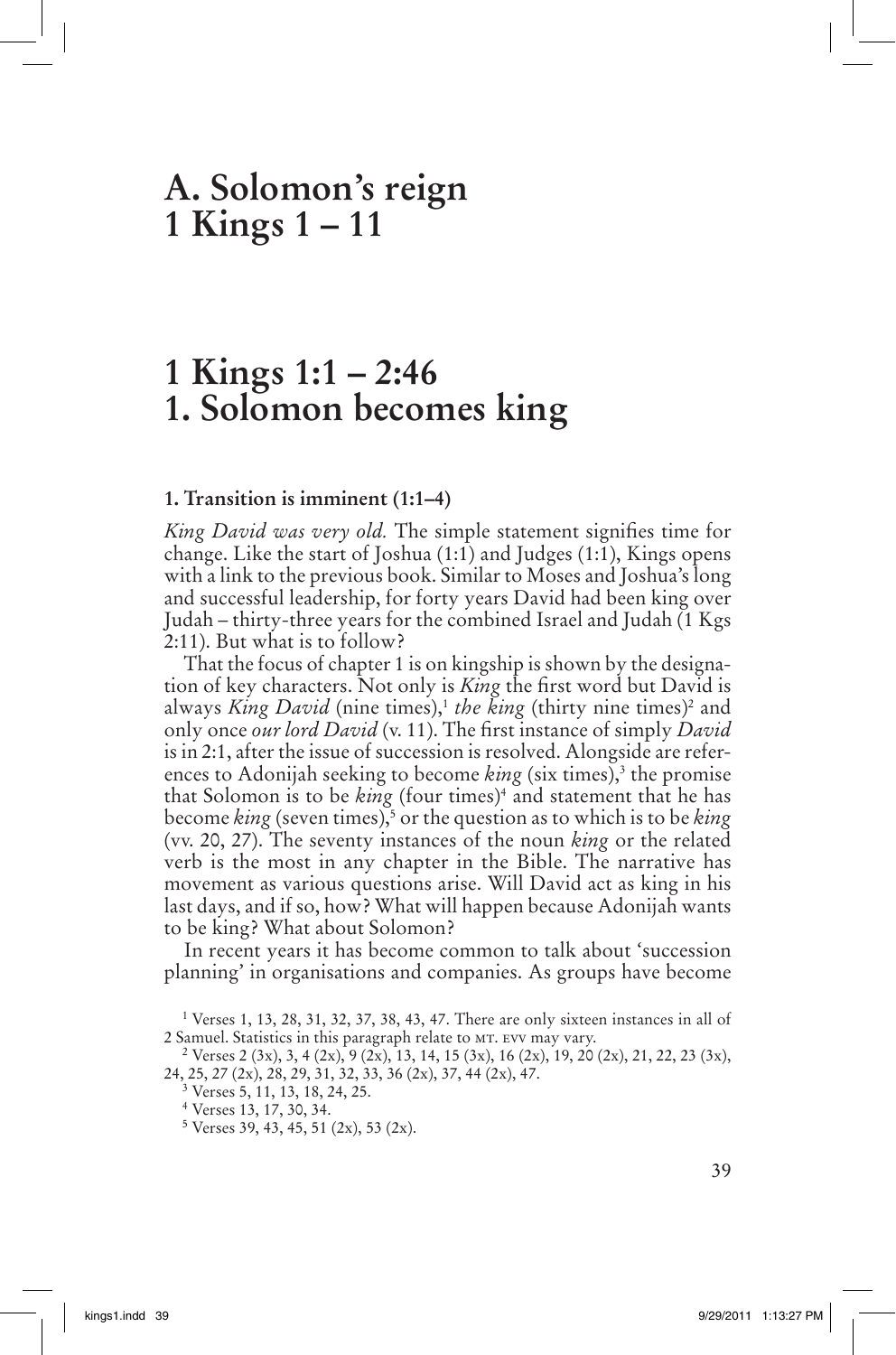aware of increasing complexities and turbulence with the ending of isolation from global influences, many have seen the wisdom of planning. Churches and missionary organisations that have enjoyed a long period of stable leadership wisely plan, with prayerful mentoring and training of potential leaders for the next generation. There is concern that what is believed to be the God-given vision and ethos of the organisation continues with strength, especially when the group has been the result largely, under God, of the vision and drive of a key person. What happens when that person becomes *old*? There are two extremes: that nothing has been done, or that the successor is a clone when change is needed. The pattern of Jesus training his disciples for their tasks after his ascension is often cited as a model, as is Paul's encouragement of the young Timothy.

In the case of Moses, Joshua had spent many years alongside, the benefits evidenced in Joshua's ensuing leadership. However, while Joshua ended his life with stirring farewell speeches (Josh. 23 – 24), Judges is a sad story of chaos in the following generations. Throughout that period leadership was in the hands of 'judges/ leaders' raised up by God (Judg. 2:16), with the only instance of a dynastic situation, that of Gideon's son Abimelech, being a mockery (Judg. 9). 1 Samuel starts with Eli the priest whose sons were moral failures (1 Sam. 2:12–17). It continues to tell how, surprisingly, Samuel appointed his own sons as 'judges/leaders', but they acted unjustly, seeking selfish gain and unwanted by the people (1 Sam. 8:1–5). A dynastic model has not had a good record! The first king, Saul, had been succeeded by David, chosen by God from a different family and tribe. With David comes a change: after centuries of raising up leaders, Yahweh promised that he would establish for David a *house* (dynasty; 2 Sam. 7:11–16). The past experience of leaders' sons raises the questions: what kind of person will the next king be, and which son will be king?

David's record of family relationships, including the raising and training of his sons, is not a pleasant story  $(2 \text{ Sam. } 11 - 20)$ . Further, there has been not even a hint as to his successor. It would seem that David's negligence in the family included not preparing one. While *very old* indicates time for significant transition to the next generation,<sup>6</sup> the account of David's weakening condition points to impending death with uncertainty as to whether anything can be expected. Coverings do not keep him warm and a young woman does not arouse him. That Abishag is to *lie in your bosom* (nrsv) is to be read in the context of a court where the king has a number of

40

<sup>6</sup> The phrase is used elsewhere of Abraham (Gen. 24:1) and Joshua (Josh. 13:1; 23:1).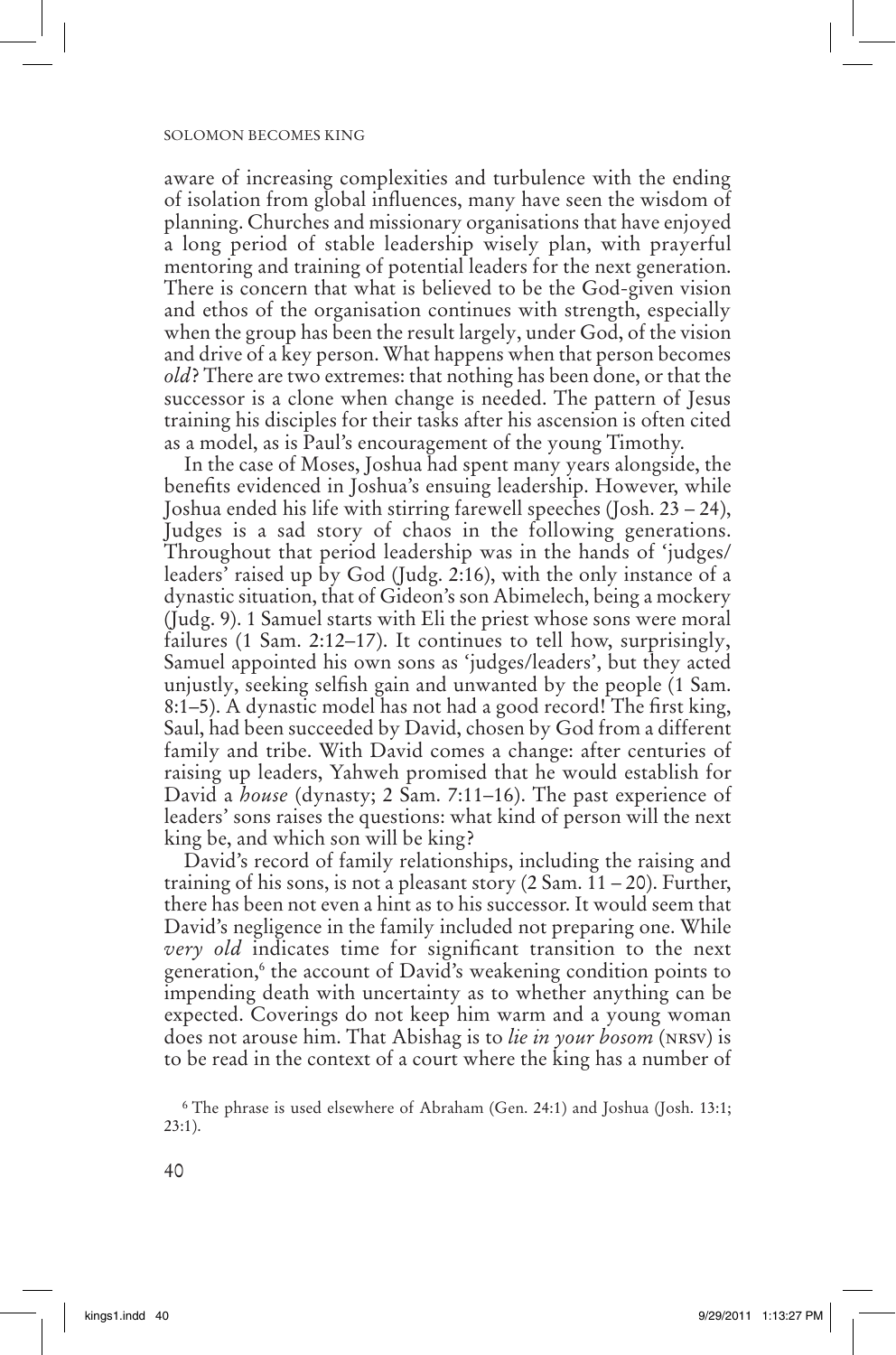wives and concubines (2 Sam. 5:13; 15:16),<sup>7</sup> but the phrase also echoes Nathan's description of the ewe lamb who used to 'lie in the bosom' of the poor owner, a parable concerning Uriah's wife, Bathsheba (2 Sam. 12:3; cf. 12:8). Before Bathsheba appears later in the chapter, we are reminded of the event that brought her to the court. David may be the king chosen by God, he may have had great victories and been 'a man after the LORD's heart' (1 Sam. 13:14; Acts 13:22), but he was also a person of moral failure and now physical infirmity. Biblical narrative never glosses over human weakness and sin: God works in and through imperfect people, and, as we will see, in and through human machinations and conflict.

The writer may be suggesting more by opening the book on David's deathbed. Leithart describes well two possibilities, the rest of Kings illustrating both:

Does this foreshadow the eventual death of the Davidic monarchy and of Israel, thrown into the grave of exile? Or does  $1 - 2$  Kings *begin* at a deathbed to show that history moves on after death, to suggest a hope for resurrection?8

Early readers are experiencing the death of exile, but just as the book will go on to speak of Yahweh's gracious involvement after David's death, so there is hope after Israel's. God is consistent in character, so the telling of his actions in the past gives confidence for the future. That Kings is now part of the Law, Prophets and Writings<sup>9</sup> is an expression of the faith of the Jews<sup>10</sup> after exile; that it is included in the Christian canon of the Old and New Testaments points to its foreshadowing of the God who raises from the dead. God's action in the death and resurrection of Jesus is a focusing of his deeds throughout history – he continues to bring life where death seems to be the end.

## **2. Adonijah acts (1:5–10)**

A feature of national histories is that death, or impending death, of a current leader can be a time of violence and bloodshed, the result of family feuds and vendettas, of regional jealousies and personal

<sup>7</sup> Monson, pp. 11–12.

<sup>8</sup> Leithart, p. 30.

<sup>9</sup> The threefold division in the Hebrew Bible gave rise to the acronym *Tanakh* from the beginning letters of the Hebrew for each section: *Torah* ('Law, teaching'), *Nevi'im* ('Prophets') and *Kethuvim* ('Writings').

<sup>10</sup> It is common in English to speak of 'Jews' from the exile on (Hebrew *yĕhûdî*, Greek *Ioudaios*). 'Judaean' is used in some contexts.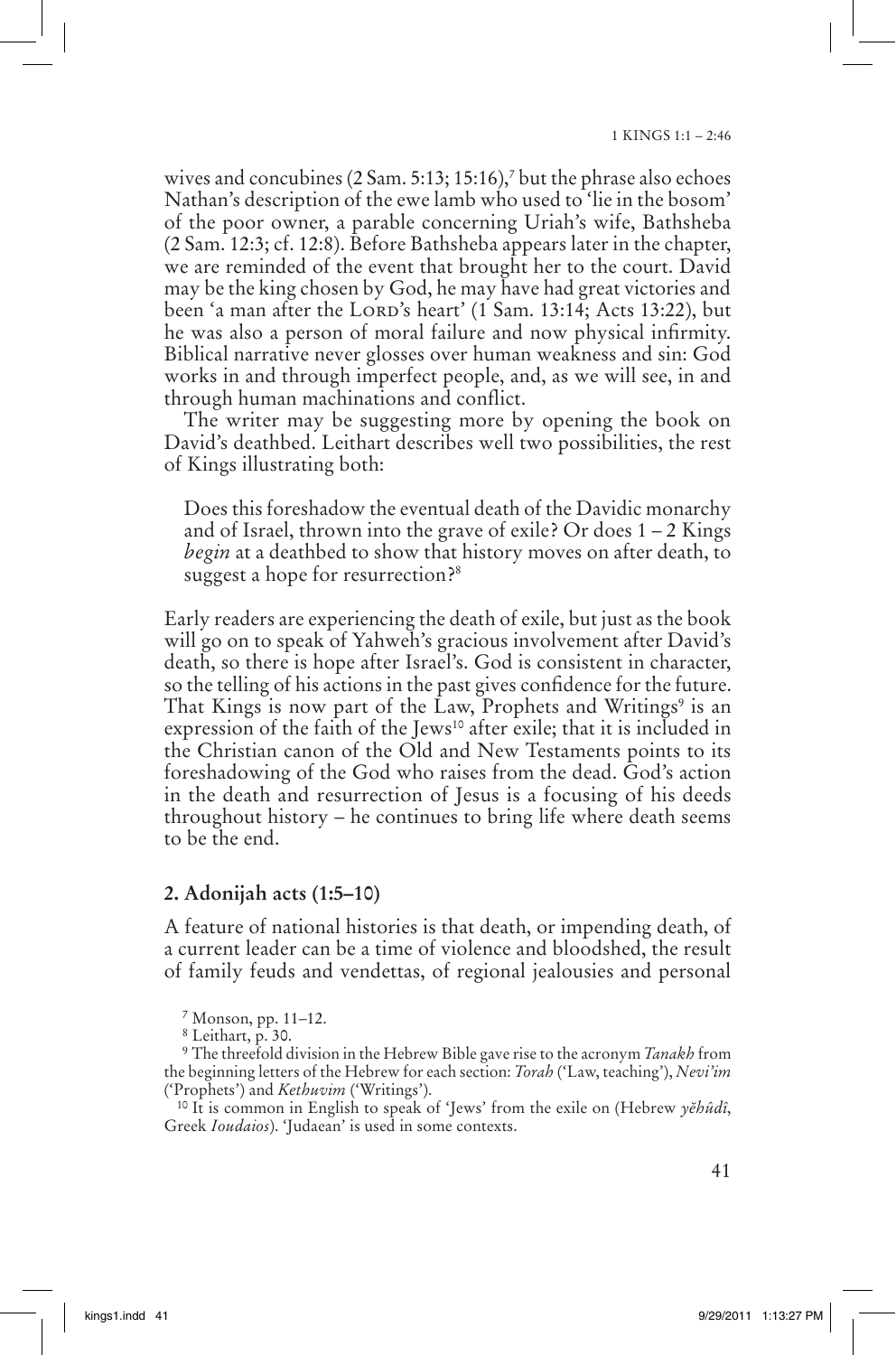ambitions. As we read through Kings we will meet instances of all. The opening chapter describes a 'particular history [that] is *an arena for God's purpose* . . . [with] the practice of politics that is calculating, manipulative, and at the brink of violence.<sup>'11</sup> The experience of suffering, violence and oppression often leads to asking, 'Where is God?' The biblical narrative is a reminder that God is in the midst, there working out his purposes. This does not make everything good, but God brings good (Rom. 8:28), seen most clearly in the human actions surrounding Christ's death.

*Adonijah*, although David's fourth born, is the oldest surviving son (2 Sam. 3:2–5). Amnon, the eldest, had been killed by Absalom, the third son, following the rape of his sister Tamar (2 Sam. 13:23–29), while Absalom in turn died during his revolt against David (2 Sam. 18:9–17). Nothing else is known of Kileab, the second, so he was probably dead. Adonijah may have believed the throne was rightfully his as the eldest, but in the ancient Near East 'primogeniture is not always the rule . . . In some cultures, brothers had priority over sons. In others it was up to the king to designate his successor, and in some cases the subjects had to consent.'12 That David himself had been the youngest in his family continues a biblical pattern where the eldest does not have priority in God's purposes, but will this be so in the Davidic line?13 Adonijah decides to take pre-emptive steps: he is not waiting for David either to designate a successor or to die. He may well have thought that David was now so ineffective that action was needed – and he was used to getting his own way. As had the older Absalom when he briefly seized power, Adonijah gets *chariots and horses ready, with fifty men to run ahead* (v. 5; 2 Sam. 15:1), and like Absalom he too was *very handsome* (v. 6; 2 Sam. 14:25) and invites others to a sacrificial meal (v. 9; 2 Sam. 15:11–12). The details of the people invited, including *all the royal officials of Judah,* and of those excluded, show that 'Adonijah turns to people who had been with David before he became king in Jerusalem . . . These are the conservative elements, the "old guard" in David's regime based in Hebron.'14 The poignancy of the situation involving a family split is shown by the repetition of 'brother': he invited *all his brothers,* but *his brother Solomon* he did not invite.

David's success had been bringing together the tribes of Judah (south) and Israel (north), with Jerusalem in between as a neutral 'city of David' (2 Sam. 5). There his key personnel had come both

<sup>11</sup> Brueggemann, p. 20 (emphasis his).

<sup>12</sup> Walton, Matthews and Chavalas, p. 355.

<sup>13</sup> David, 1 Sam. 16:11–13: cf. Jacob, Gen. 25:26; Joseph, Gen. 37:5–11; Ephraim, Gen. 48:13–14, 20; Judah, Gen. 49:8–10.

<sup>14</sup> Seow, p. 18.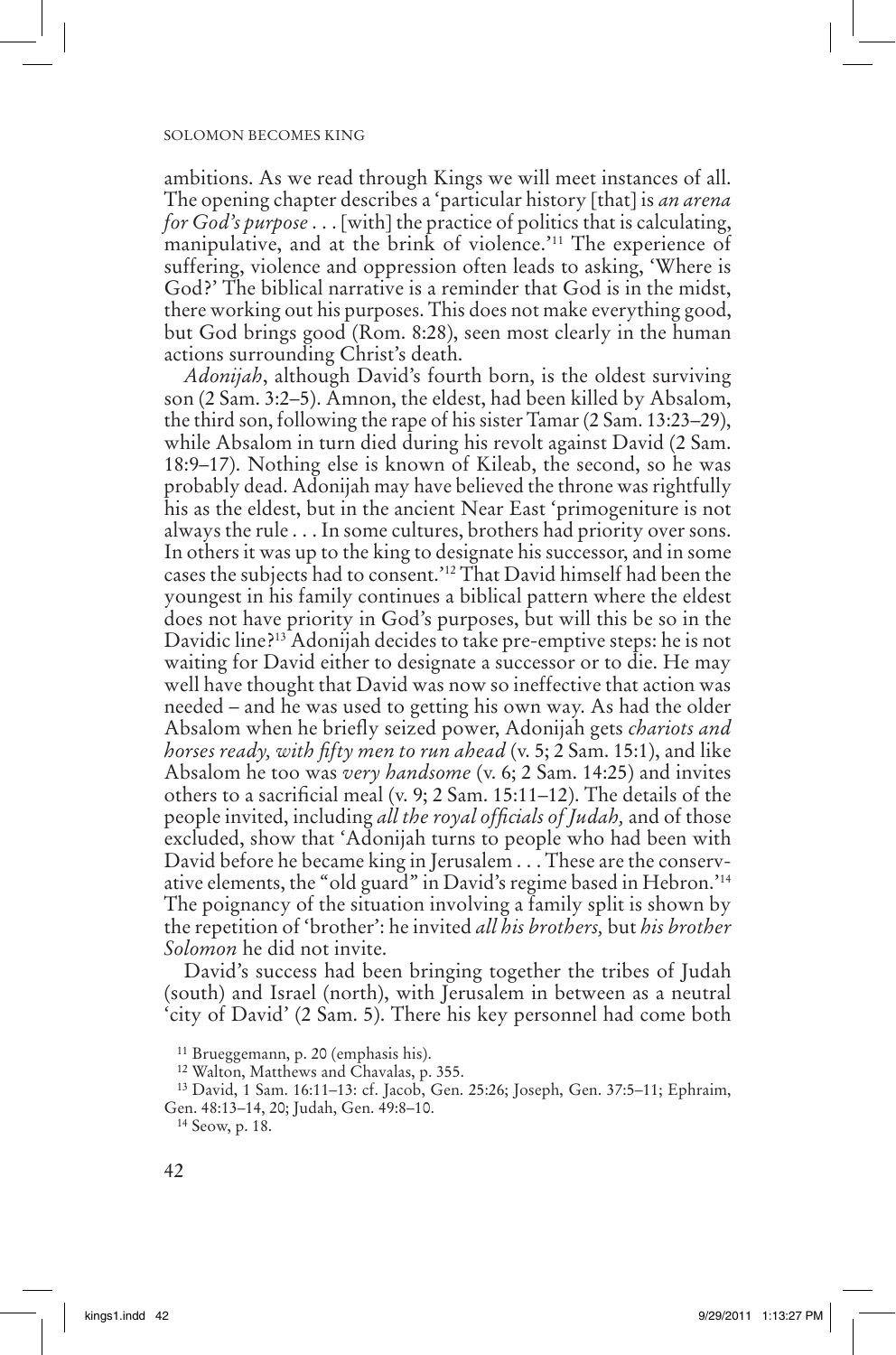from the old Judahite core and from a wider background, including as priests both Abiathar and Zadok. Adonijah's actions show that it was David who held the whole together (compare the tensions evident in 2 Sam. 19:9 – 20:22). Although Adonijah's name ('Yahweh is my lord') spoke of Yahweh, the covenantal God of all the tribes to whom he is sacrificing animals, regional and tribal loyalty (and 'the old guard') take precedence in his thinking and actions.

Reading his divisive but calculated power-grabbing action in its broader context, along with comparison with Absalom, can lead us to reflect on personal attitudes and motivations in times of decision and response to change: what is the place of family and regional or national allegiances in comparison to belonging to Christ, in whom there is 'neither Jew nor Gentile, neither slave nor free, nor is there male and female, for you are all one in Christ Jesus' (Gal. 3:28)?

# **3. Nathan the prophet takes control (1:11–27)**

It is not David or Solomon who respond to Adonijah's initiatives, but *Nathan the prophet,* the first of a succession of prophets in Kings. The book may be called Kings, but throughout prophets often take the lead. That in itself may challenge our own perceptions as to who are the 'history makers'.15 Is it those with political power, commonly associated with military and economic might, or people who are open to the word of God and understand his purposes?

Previously Nathan had spoken face-to-face with David (2 Sam. 7:2; 12:1, 25) but now an indirect approach seems necessary. Further, there is no mention of direction from Yahweh. While Nathan's plan can seem to be shrewd manipulation, safeguarding his own position which is threatened by Adonijah's exclusion, it can also be read as what he sees as best for the kingdom based in Jerusalem and covering both Israel and Judah. Mixed motives are a feature of human behaviour, but it is through such that God works.

Nathan first enlists Bathsheba's involvement, focusing on the threat to hers and Solomon's life, and it is only after she approaches David that he enters to corroborate her story. Repetition is a pointer to importance: in a printed text bold or italic type can show emphasis, but in a text that is meant to be heard emphasis comes by repetition of details. The threefold description of the crisis of Adonijah's coup, with variation (vv. 11–14, 17–21, 24–27), brings to the fore David's inactivity regarding the promise to Bathsheba concerning Solomon. The earlier statement that David *had never rebuked* Adonijah (v. 6;

<sup>15</sup> A term introduced by W. Brueggemann in 'Making History', *The Other Side,* October 1986, pp. 21–25.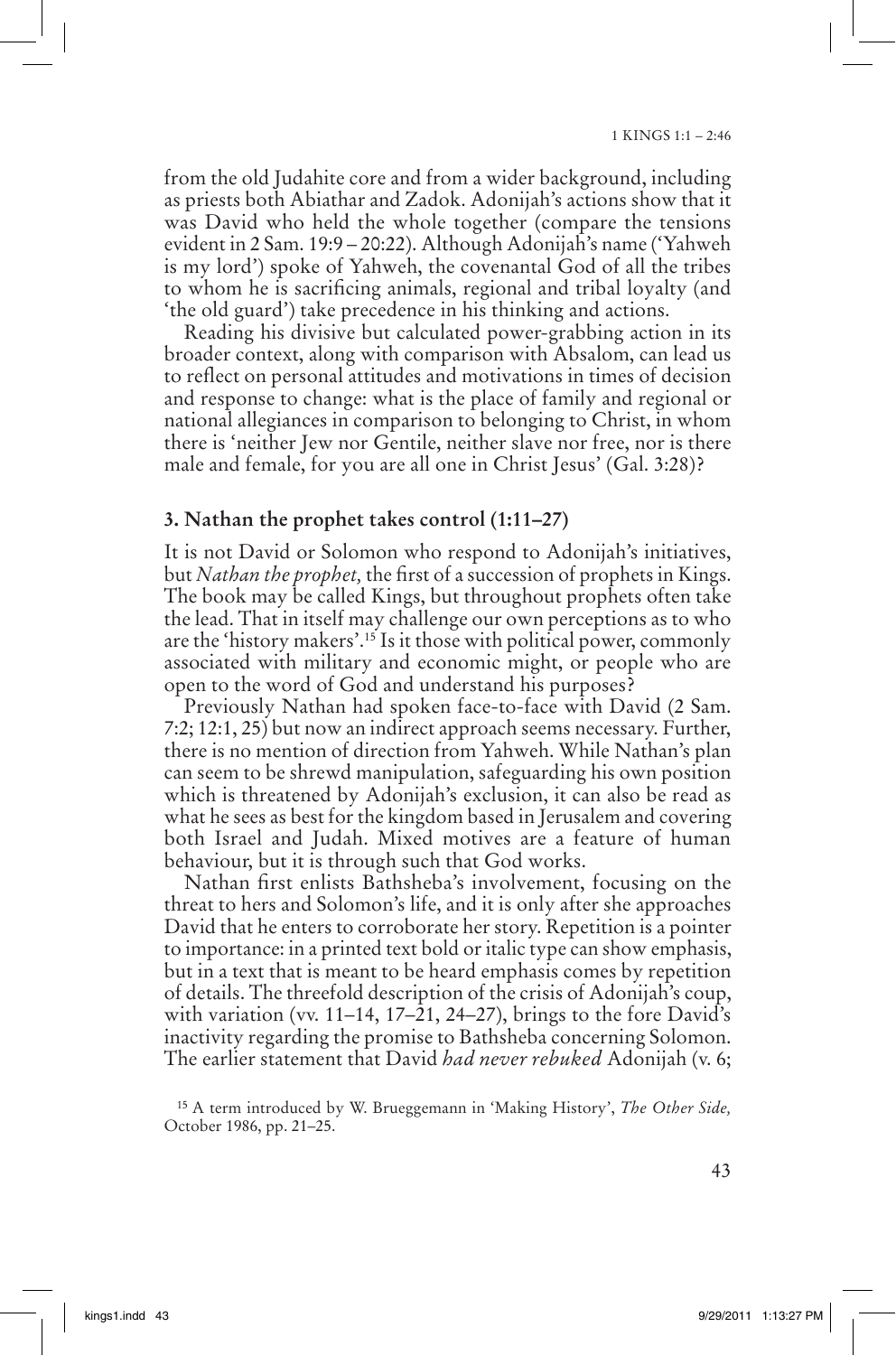nrsv 'displeased') suggests that David's leniency would have let things go on, either because Adonijah was now his favourite or else he was too tired to act – to go against past patterns would require much effort. As with Nathan, Bathsheba's motivation and attitude are unclear. The only mention of Yahweh is in the context of David's oath.

Bathsheba, as the one to whom the promise was made, is to remind David and warn him of the consequences of failure to keep his word. Pointedly she says, *the eyes of all Israel are on you, to learn from you who will sit on the throne of my lord the king after him*. While Adonijah's focus is Judah, David is king of *all Israel*, and it is his responsibility to let the people know his choice of Solomon. Nathan's rebuke is indirect: he asks whether in fact David has designated Adonijah as successor, *without letting his servants know* (v. 27; note the twofold *your servant* in v. 26). As in approaching David after the murder of Uriah (2 Sam. 12), 'Nathan directly addresses the failure of the king without violating royal prerogative or arousing the anger of the king.'16 Previously he had used a parable evoking response, here he challenges by asking for an answer to a question (vv. 24, 27).

The storytelling approaches a climax, its style maintaining hearers' interest (and that of later readers of a printed Bible). At the same time, in its portrayal of characters and relationships it provides a mirror reflecting light on other situations. We are confronted with the consequences of leadership that has become weak, lacking the heart to discipline favourites or confront cliques, but we also see a prophet who knows how to confront appropriately. Sometimes it is appropriate to challenge a person directly with statements reminding of past promises and present responsibilities. That can best be done when there is a personal relationship of trust or affection between the people involved: Bathsheba is able to warn of her own personal danger, and expect that the appeal will be heard. At other times effective use of questions is the best way to disarm and call for response, particularly in situations of power inequality. Questions mean the listener becomes active.

Asking questions was a common feature of Jesus' relating to people. Often, with his disciples, or people who came to him, they were educative, but were also effective in situations of antagonism.<sup>17</sup> Centuries earlier the Greek philosopher Socrates was renowned for his dialogical style, engaging his pupils, an approach counsellors

<sup>16</sup> Konkel, pp. 54–55.

<sup>17</sup> For example, disciples (Matt. 16:13–16, 26; 17:25; 18:12; 20:21–22); interested people (Matt. 8:7; 19:17; John 1:38); conflict (Matt. 9:4–5; 12:29; 19:4–5; 21:23–27; 22:41–45; John 10:32; 18:34).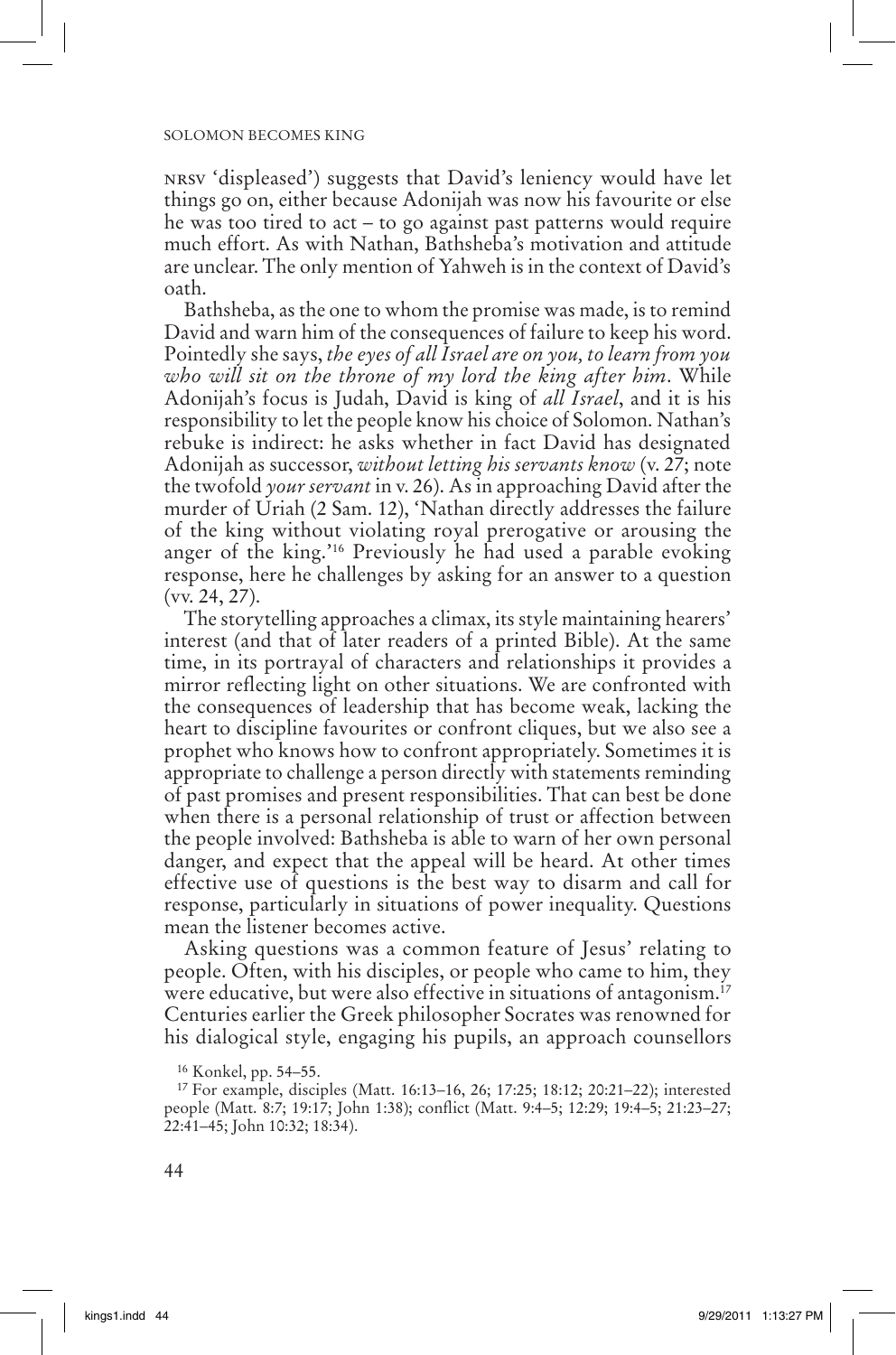and communicators are rediscovering, particularly in a postmodern world. Graham Johnston has written on the significance for preachers:

'In inductive preaching, you unroll your idea in such a way that listeners have to work to get it themselves.'18 When a preacher actively engages the minds of listeners, not only is their attention captured, but they receive more thorough[ly] the joy of discovery.<sup>19</sup>

In the light of our passage we could add, 'or the pain of realising an unpleasant truth and its consequences.' Nathan knew what questions to ask to evoke response.

# **4. David makes Solomon king (1:28–40)**

We noted above the varied use of 'king' in the chapter. All came together in v. 13: 'Go in to *King* David and say to him, "My lord the *king*, did you not swear to me your servant: 'Surely Solomon your son shall be *king* after me, and he will sit on my throne'? Why then has Adonijah *become king*?"' Repetition has highlighted the drama: will King David, old as he is, truly act as king and announce clearly to the people who will be king after him?

The answer is unmistakable as David makes an oath in the presence of Bathsheba. She who initially had been the object of David's lust, and whose husband had been a pawn to sacrifice, is now the recipient of the words that guaranteed her safety and the future of her son. By invoking again the name of *the Lord*, as he had done previously (vv. 13, 17), David affirms that as *king* he is subject to God. The addition, *[Yahweh] has delivered me out of every trouble*, is unexpected. It appears to be a recognition that in Bathsheba and Nathan's intervention Yahweh has stepped in to the current crisis, rescuing David, and Israel, from the trouble caused by his inactivity regarding Adonijah.

The key turning point (highlighted by verse 28 beginning a new section in Hebrew Bibles) comes with David giving orders: *King David* is now exercising royal power. Three key people are to be involved in the coronation: *Zadok the priest, Nathan the prophet and Benaiah son of Jehoida.* Zadok was first named as priest along with Abiathar in the list of royal officials after David had made Jerusalem his capital (2 Sam. 8:17) and the two are linked together

<sup>18</sup> Johnston is here quoting Fred Craddock.

<sup>19</sup> G. Johnston, *Preaching to a Postmodern World* (Grand Rapids: Baker; Leicester: Inter-Varsity Press, 2001), p. 152.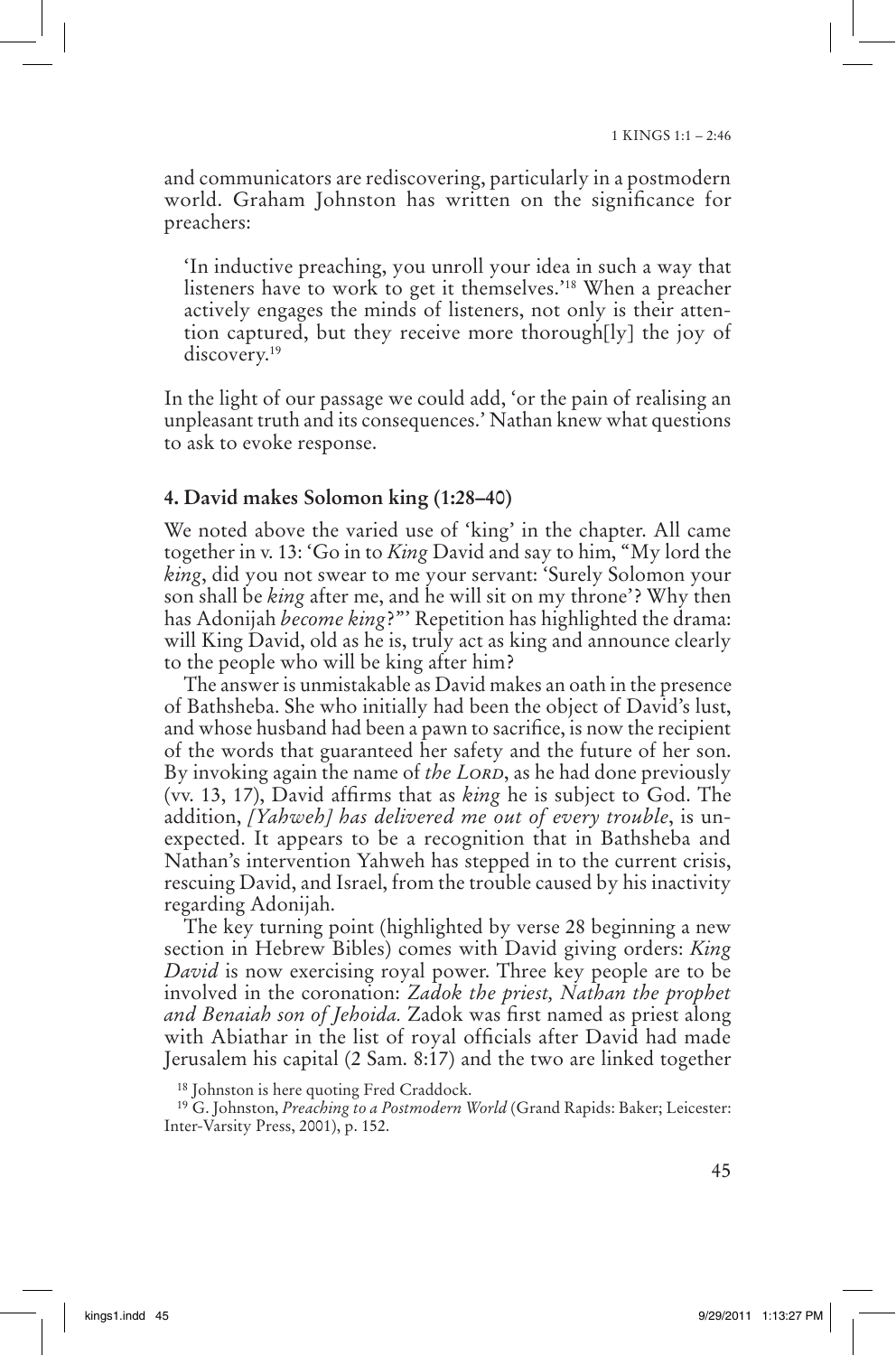elsewhere (2 Sam. 15:24–29, 35; 17:15; 19:11; 20:25).20 While Abiathar had been with David from early days (1 Sam. 22:20), separation from both David and Zadok came as he supported Adonijah (vv. 7, 19, 25). Benaiah, 'a valiant fighter' (2 Sam. 23:20–23), was officer in charge of the royal guard, *Kerethites and Pelethites* (v. 38), mercenaries originally from Crete and Philistia,<sup>21</sup> while Joab who sided with Adonijah was a son of David's sister (1 Chr. 2:15–16) and leader of the army (2 Sam. 8:16; 20:23). While Adonijah had key priestly and military support, only for Solomon was a *prophet* involved.

Adonijah had organized for himself a gathering outside the city, at a spring about 650 yards (600 m) south of the Gihon Spring, on the boundary of the territories of Judah and Benjamin where the Hinnom and Kidron valleys meet, and his entourage of chariots and runners was a symbol of power. Solomon however was to be crowned with ceremonies associated with royalty, riding on the royal mule  $(2 Sam. 18:9)$ , a more expensive animal than a horse.<sup>22</sup> The ceremony was to take place at the *Gihon* Spring ('the Gusher'),<sup>23</sup> source of Jerusalem's water supply and just below the temple – and well within earshot of Adonijah's party. Solomon's support base is the leadership of Jerusalem, the city of David: he is to be *ruler over Israel and Judah* (v. 35).

The symbolic riding on *King David's mule* (v. 38) leads on to the prophecy of Zechariah 9:9 and its fulfilment in Jesus' entry into Jerusalem on Palm Sunday (Matt. 21:1–11 and parallels). Jesus is no usurper, but the one who has been designated 'son of David' (Luke 1:32). He is a ruler who welcomes all – rejected by elitist religious leaders (yet challenging their understanding $24$ ), he was acclaimed by the blind (Matt. 9:27; 20:30–31), a desperate Canaanite woman (Matt. 15:22) and by the followers and children on Palm Sunday (Matt. 21:9, 15).

The use of *ruler* (v. 35; *nāgîd*), as well as *king* (*melek)*, is significant. A 'king' in the ancient Near East generally had absolute power, so *ruler* (nrsv, *prince*) is a reminder that it is Yahweh who is King, to whom the ruler/prince is accountable to do what is just and right.

<sup>20</sup> For further discussion on Zadok see D. W. Rooke, 'Zadok, Zadokites', *DOTHB*, pp. 1012–1016.

<sup>21</sup> Also 2 Sam. 15:18; 20:23; Walton, Matthews and Chavalas, pp. 344, 356; Monson, pp.14–15.

<sup>22</sup> Walton, Matthews and Chavalas, p. 356.

 $23$  As Gihon is the name of one of the rivers of Eden (Gen. 2:13), J. A. Davies, '"Discerning between Good and Evil": Solomon as a New Adam in 1 Kings', *Westminster Theological Journal* 73 (2011), pp. 39–58, sees this as one of several verbal associations between the Solomon narrative and Genesis 1 – 3. He observes also that Adonijah was at 'the Stone of Zoheleth', suggesting 'Serpent's Stone' (v. 9).

<sup>24</sup> Matt. 22:42–45.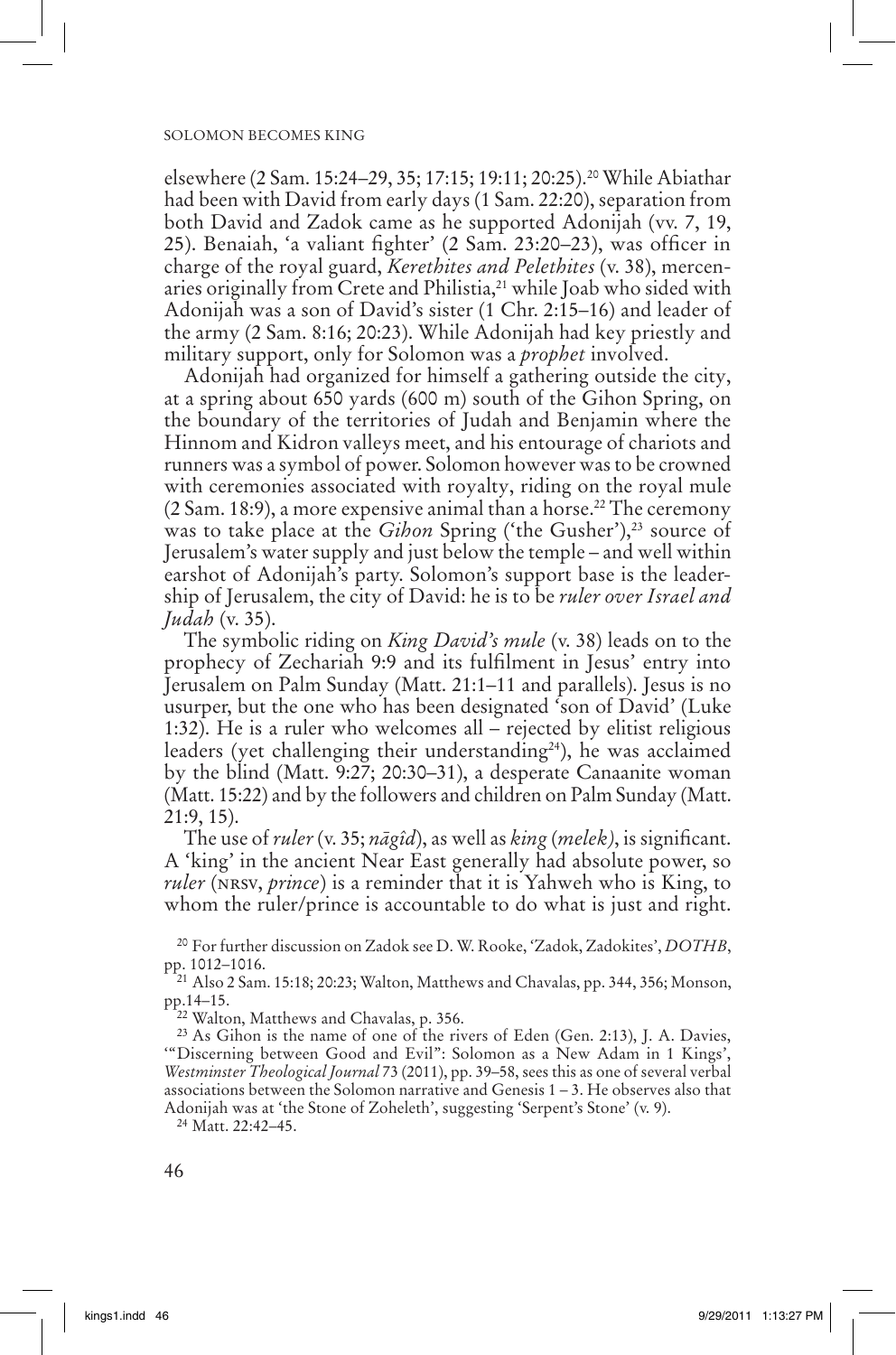#### 1 Kings 1:1 – 2:46

'Ruler' occurs at significant turning points in the history of Israelite kingship: at the anointing of Saul (1 Sam. 9:16; 10:1); at the announcement that Saul's kingdom will not continue and that Yahweh would appoint another as 'ruler  $\dots$  because you have not kept the LORD's command' (1 Sam. 13:14), with reference to David (1 Sam. 25:30; 2 Sam. 5:2; 6:21; 7:8); after Solomon, regarding Jeroboam, the first ruler of the northern kingdom of Israel (1 Kgs 14:7; 16:2); and in relation to Hezekiah, after the fall of the northern kingdom (2 Kgs 20:5). Kings has frequent reminders that kings of Israel and Judah are to obey God, the first being David's charge to Solomon (2:2–4). 'While the *melek* "sees his power from Yahweh as susceptible to his own arbitrary manipulation", the *nagid* is "no more than the willing subject of the divine monarch". Kings in Israel do not cease to be "prince" (*nagid*) in Yahweh's eyes.'25

Both Zadok and Nathan *anoint* Solomon *king* (vv. 34, 45), while Benaiah adds his commitment to both David and Solomon (vv. 36–37). The ceremony is accompanied by joyous, ground-shaking shouts of loyalty from *all the people* (vv. 39–40). Something of the exuberant acclamation has been captured by George Frideric Handel in an anthem composed for the coronation in 1727 of George II of Great Britain, and sung at every British coronation service since, accompanied by the brilliance of the trumpets, with oboes and bassoon prominent – Handel's equivalents of the *trumpet* and *pipes*. Based on verses 38–40, the anthem's words, 'And all the people rejoic'd and said: "God save the King, long live the King, may the King live for ever"' are appropriate prayerful expressions of loyalty in many modern nations, without identifying the nation as the continuation of Israel and Judah.

The contemporary challenge is how appropriately to express publically and nationally that all, leaders and people, are subject to God. This was straightforward for Israel, at least in ritual if not in life, as it can be for an established church-state relationship, as in England. So there a coronation is a religious service, with an anointing by the Archbishop of Canterbury. While in the USA there is constitutional separation of church and state, the inauguration of the President includes prayers by religious leaders. Similarly, in Australia parliamentary sessions open with the Lord's Prayer. Political discussion in Britain and the USA from the seventeenth century spoke of 'the sovereignty of the people', although since 1954 the USA Pledge of Allegiance includes 'one nation under God' – the people themselves

<sup>25</sup> J. G. McConville, *God and Earthly Power: An Old Testament Political Theology, Genesis – Kings* (London: T.&T. Clark, 2006), p. 137, with quotes from D. F. Murray, *Divine Prerogative and Royal Pretension* (Sheffield: Sheffield Academic Press, 1998), p. 299.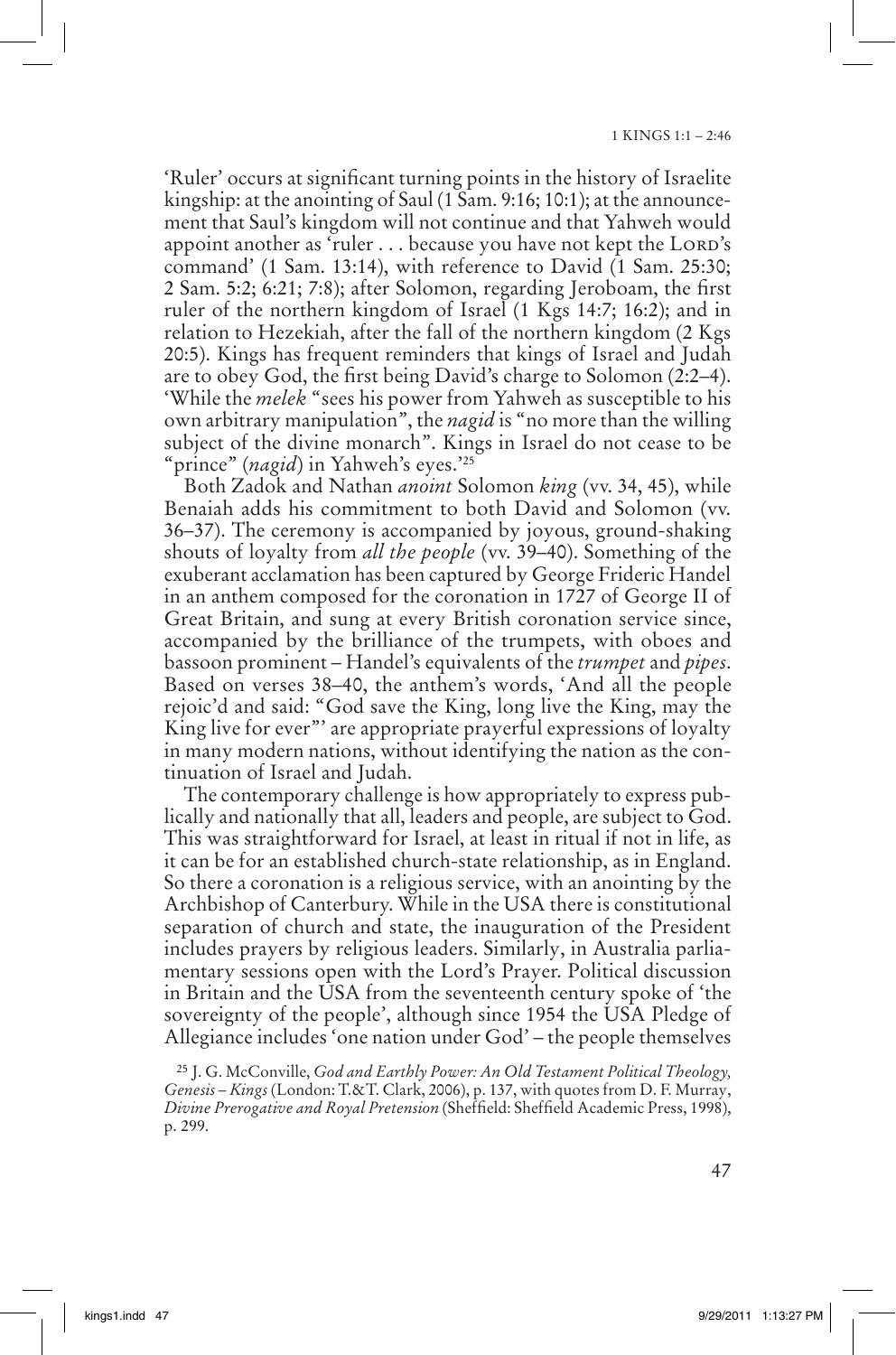are subjects. How this is worked out in multi-faith contexts, whether Christians are a majority or minority, is a larger question than can be covered here. In all contexts followers of Christ are given the clear injunction to pray 'for kings and all those in authority', with which is associated 'that we may live peaceful and quiet lives in all godliness and holiness' and that God 'wants all people to be saved' (1 Tim. 2:1–4). To join, like the people at Solomon's coronation, in loyal prayer for leaders is to affirm God's intention that they fulfil his gracious, saving, just purposes for all people. Leaders, for their part, are to recognize that their rights are limited, for all human beings are 'in the image of God'26 and as such only God can claim full allegiance (Gen. 1:26; Matt. 22:15–21 and parallels).

# **5. The end of Adonijah's coup d'état (1:41–53)**

Adonijah hears the joyous shouting and assumes that Jonathan brings *good news*. 27 In describing Jonathan as *a worthy man*, Adonijah is probably hoping to have him on his side, after all Jonathan's father is *Abiathar the priest*. Years earlier however Jonathan had been loyal to David during Absalom's rebellion (2 Sam. 15:36) and now pointedly speaks of *our lord King David* as he recounts what happened. He adds new details (vv. 46–48) of the actual accession to the throne, of *the royal officials* (nrsv: *king's servants*) who *congratulate our lord King David* – we can observe the repeated terms of allegiance. (Adonijah had invited only officials who were 'men of Judah' [v. 9].) David may be weak, *on his bed* (v. 47), but Jonathan's report culminates in the worship given by David, praising *the LORD*, *the God of Israel,* again with the inclusive 'Israel'. Yahweh who delivers 'out of every trouble' (v. 29) has enabled David to see this deliverance, with a secure successor.

The passage ends with a reversal of the coup as Adonijah is not killed, as he feared, but is given the option of living as a loyal subject, as he is told to *go to your home.* (This is short-lived, see 2:13–25.) 'All's well that ends well' is a popular saying, but it has been a tortuous route to David's decisive action, Solomon's accession and safety for Adonijah as a loyal subject. David has seen Yahweh's action in the process and so gives thanks.

The mirror of the narrative may help us see God's hand in messy situations we are (or have been, or will be) involved in, whether due to our own inactivity or wrongdoing or the scheming and

<sup>&</sup>lt;sup>26</sup> The OT has democratized the prevalent ancient Near Eastern ascribing of this term only to kings (G. J. Wenham, *Genesis 1–15* [Waco: Word, 1987], pp. 30–31).

<sup>&</sup>lt;sup>27</sup> The Lxx has the verb *euangelizo*, used in the  $NT$  for announcing the good news of Christ.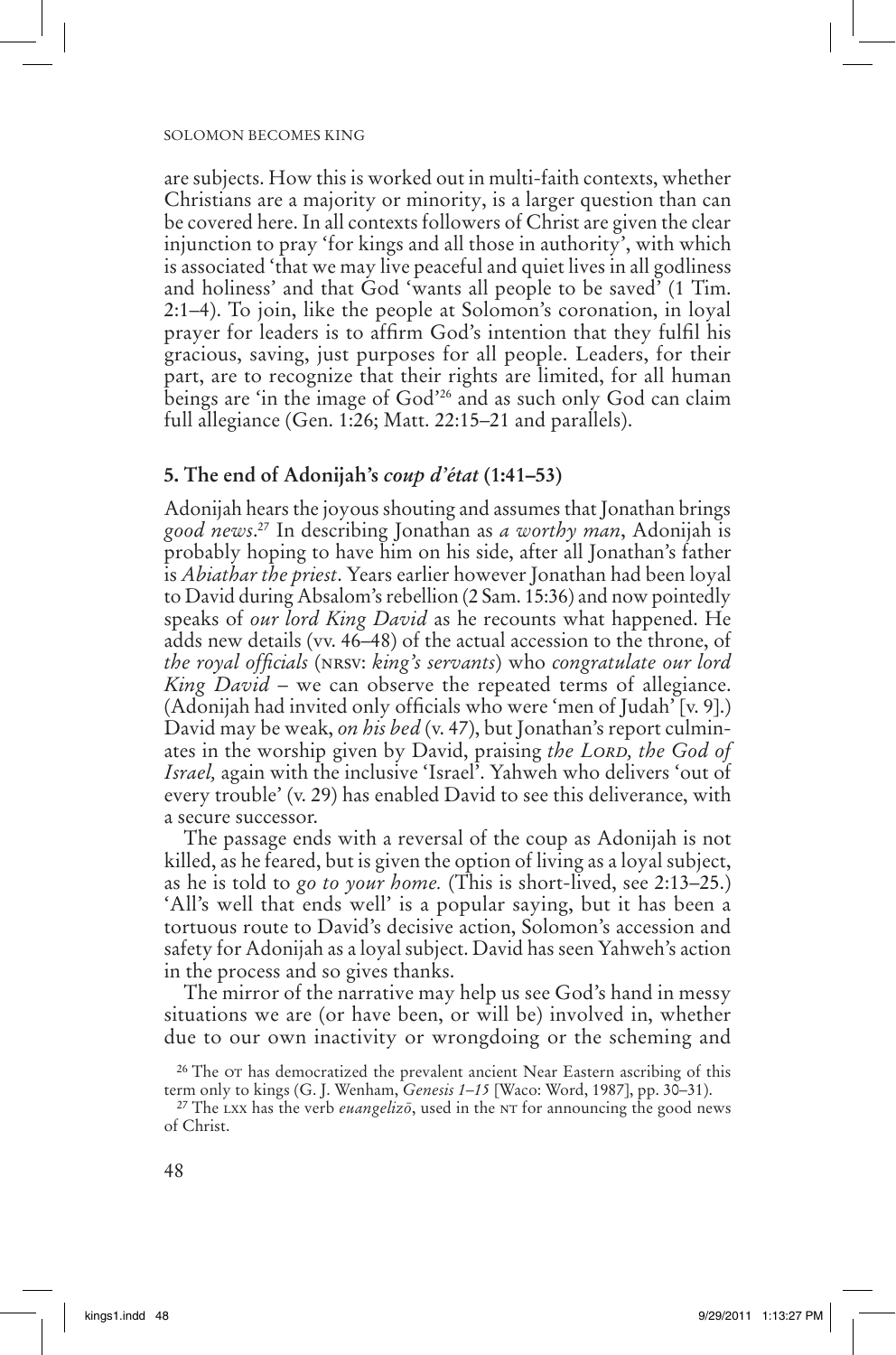1 Kings 1:1 – 2:46

self-centred injustice of others. The narrative however continues. The peaceful resolution is only temporary – a common experience known by all! Solomon's rule will fall short of God's requirements, our circumstances will change, but Yahweh is still present as the one who *delivers out of every trouble.* David can rejoice that God *has allowed my eyes to see a successor on my throne today.* A thousand years later, Paul could celebrate the message of God's wisdom that

none of the rulers of this age understood it, for if they had, they would not have crucified the Lord of glory . . . :

'What no eye has seen, what no ear has heard, and what no human mind has conceived' – the things God has prepared for those who love him –

these are the things God has revealed to us by his Spirit.<sup>28</sup>

David may 'see a successor' but by the Spirit we are able to see the mystery of Christ crucified, the one 'greater than Solomon' (Matt. 12:42; Luke 11:31). We can look forward to seeing more of the glory that is to come, 'at the renewal of all things, when the Son of Man sits on his glorious throne' (Matt. 19:28).

# **6. David's last words to Solomon (2:1–12)**

'Last words' from key people are a feature of biblical narrative, looking to the future: Jacob (Gen. 49:1–28) and Moses (Deut. 33) gave blessings, while Joshua (Josh. 24:1–28) and Samuel (1 Sam. 12) challenged the whole people at times of transition. David's words are spoken to Solomon alone, but again they present directions for the future.

Two disparate components are juxtaposed. The first is similar to previous leaders' 'last words', with promises of Yahweh linked with human response and so relevant for all future generations (vv. 2–4). Starkly different is the second with no mention of God, its practical advice being of the kind that could be replicated in similar contexts through to today (vv. 5–12). Both aim to secure the continuity of the Davidic dynasty, but they reflect two sides of David's character, and the character of many leaders since, a combination of sincere piety and pragmatic calculating politics.

<sup>28</sup> 1 Cor. 2:8–10, including an adaptation of Isa. 64:4.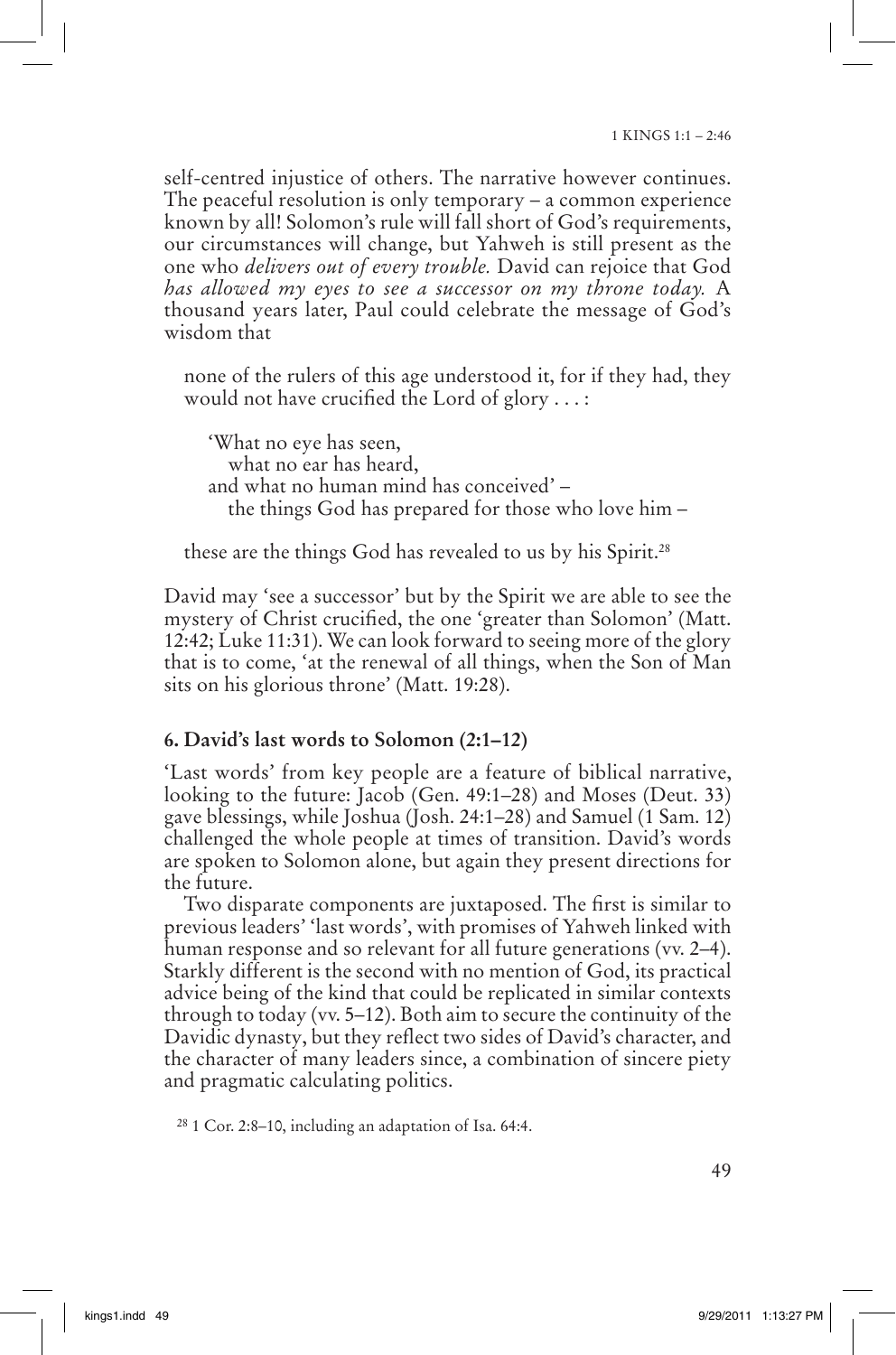## *a. Strength in obedience (2:1–4)*

*Be strong* echoes Yahweh's words to Joshua (Josh. 1:7, 9). Depending on our own cultural experiences varied images come to mind as to what is involved in 'strong leadership'.<sup>29</sup> What kinds of advice might flow from those images? It is likely that what follows here, as also for Joshua, is unexpected: *observe what the Lord your God requires –* strength and courage are required to *walk in obedience to him*  (nrsv, 'in his ways'). Significantly, temptations that Jesus faced were in the area of leadership and whether he would walk in the ways of his Father. Satan tempted him to use his power for his own material comfort and to follow an alternative, and easier, route to rule over the 'kingdoms of the world' (Matt. 4:1–10). The later words to Peter, 'Get behind me, Satan!' come after Peter rebukes Jesus for saying he was to suffer, die and be raised – for Peter (as for Satan) the path to being 'the Christ', the anointed King, avoids the cross. Pointedly Jesus goes on to say that the path for followers is also the way of the cross (Matt. 16:13–28). Christ's 'strength', showing compassion, mercy and love of enemies, was regarded as weakness in a context of the Roman Empire. There, success came through military and economic might, associated with arrogance and ruthlessness, and insensitivity to the needs of others, especially the weak and powerless. In subtle ways, from various sources, pressure can come to put the comfort and security of oneself or one's group to the fore, taking short cuts to what is seen as a 'good' end. God however does not leave us to our own resources: his Spirit is promised as enabling power (Acts 1:8; Rom. 8), so, to David's injunction to *be strong*, Paul can add 'in the Lord and in his mighty power' (Eph. 6:10).

David continued in his charge to state the result of walking in Yahweh's ways: *so that you may prosper in all you do and wherever you go* (v. 3). Another suitable translation of *hiśkîl*, instead of 'prosper', is 'be successful' (nlt; as in niv Josh. 1:7–8). All societies and cultures tell stories of 'success', with today's mass media bombarding with images. That is one reason why the Gospel narrative of Jesus Christ has to be heard repeatedly, to saturate our minds with the greatest 'success' story of all. At the end of the Sermon on the Mount Jesus himself compares the person 'who hears these words of mine and puts them into practice' with the wise man who built his house on the rock, so remaining firm in the turmoil of life (Matt. 7:24–27). The way of Christ alone leads to lasting success.

<sup>29</sup> Leadership values will be explored further in discussing choices faced by Rehoboam (1 Kgs 12).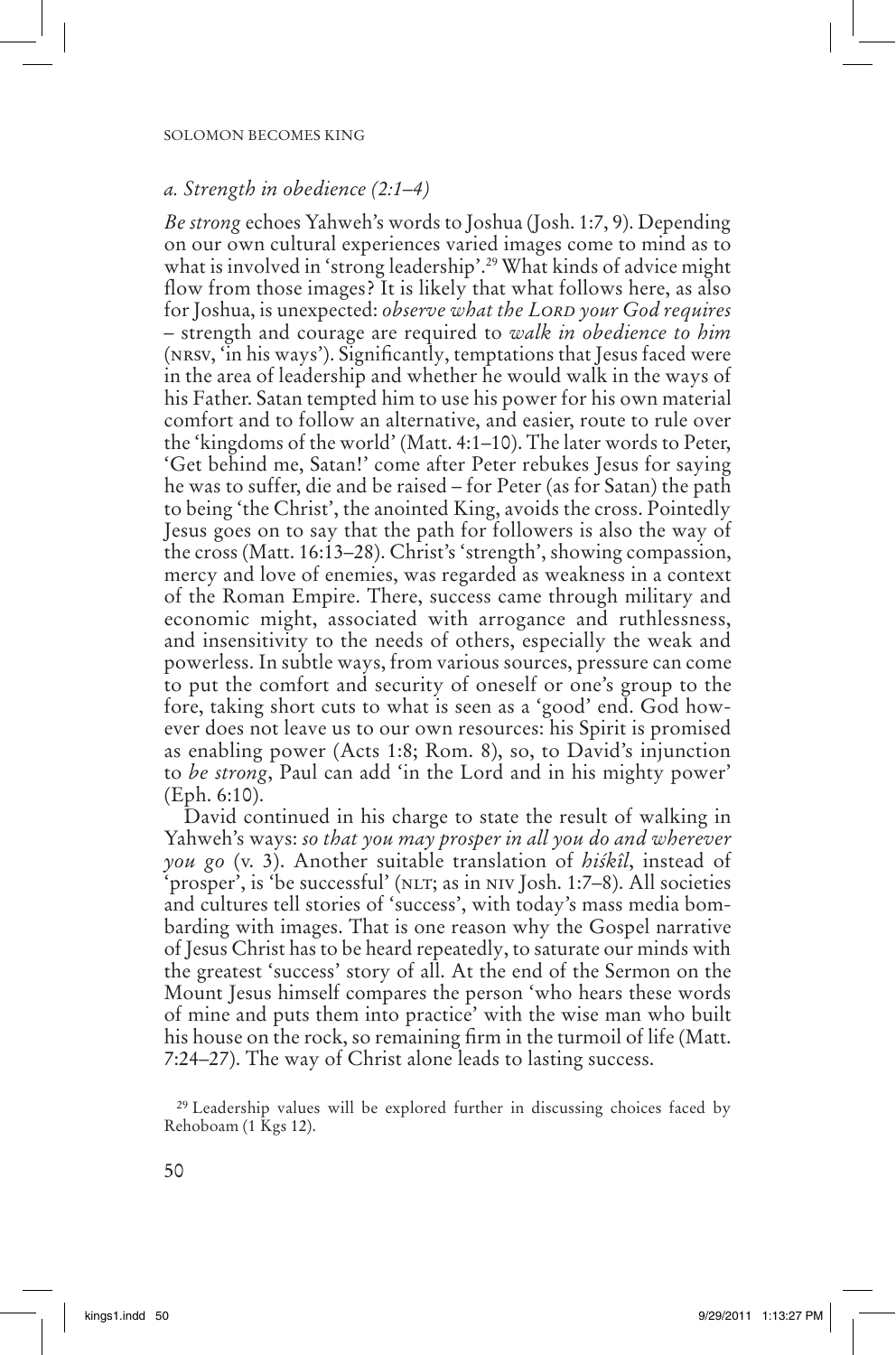Another alternative translation of *hiśkîl,* 'understand' or 'gain insight', was adopted in the lxx translation made in the second century bc. 30 In Hebrew 'the form *hiśkîl* refers both to the "deed" and to the "consequence of the deed," i.e., both to the state of being prudent and to the success deriving from such prudence.'31 In the garden of Eden the woman saw that the tree was desirable for 'gaining wisdom' (the same verb): the temptation was to gain understanding and resultant success independently of obeying God. It is not only that one is 'wise' and so acts appropriately but it is in the following of God's ways that wisdom is gained; 'hearing' and 'doing' belong together.

*So that* links 'success, prosperity, understanding' as the result God desires for those who are already his people. Blessings come with and flow out of obedience, acting in accordance with the way we have been created, not only as humans but as those to whom Paul says, 'By grace you have been saved through faith; . . . created in Christ Jesus for good works, which God prepared beforehand, that we should *walk* in them' (Eph. 2:8–10, RSV). C. S. Lewis, in a muchquoted sermon preached in 1941, helpfully compared two kinds of rewards, depending on whether there is a 'necessary connection': 'Money is not the natural reward of love . . . but marriage is the proper reward for a real lover . . . An enjoyment of Greek poetry is certainly a proper, and not a mercenary, reward for learning Greek.' The key is that 'the proper rewards are not simply tacked on to the activity for which they are given, but are the activity itself in consummation'.<sup>32</sup>

This first injunction to Solomon is later repeated to him by Yahweh in similar words before, during and after the building of the temple (3:11; 6:11–13; 9:4–5). From the beginning we are given a lens through which to look at the whole narrative. Solomon's reign will exhibit many commonly-accepted elements of success and prosperity, admired exuberantly by the Queen of Sheba (10:6–9). Readers however know that these did not last and that beneath the surface prosperity much was rotten. There is only one way to genuine and lasting success: to *walk* in Yahweh's ways is the path to the blessings God wishes to give.

# *b. Pre-emptive action (2:5–12)*

Turning from verses 1–4 to verses 5–9 is like listening to a sermon on Sunday that honours God and is uplifting, but finding difficulty

<sup>30</sup> The same Greek translation is in Deut. 29:9; Josh. 1:7–8; 1 Sam. 18:14–15.

<sup>31</sup> K. Koenen, '*śāḵal'*, *TDOT*, vol. 14, p. 122.

<sup>32</sup> 'Weight of Glory' in C. S. Lewis, *Transposition and Other Addresses* (London: Geoffrey Bles, 1949), and *The Weight of Glory and Other Addresses*, intro. and ed., W. Hooper (New York: Macmillan, 1980).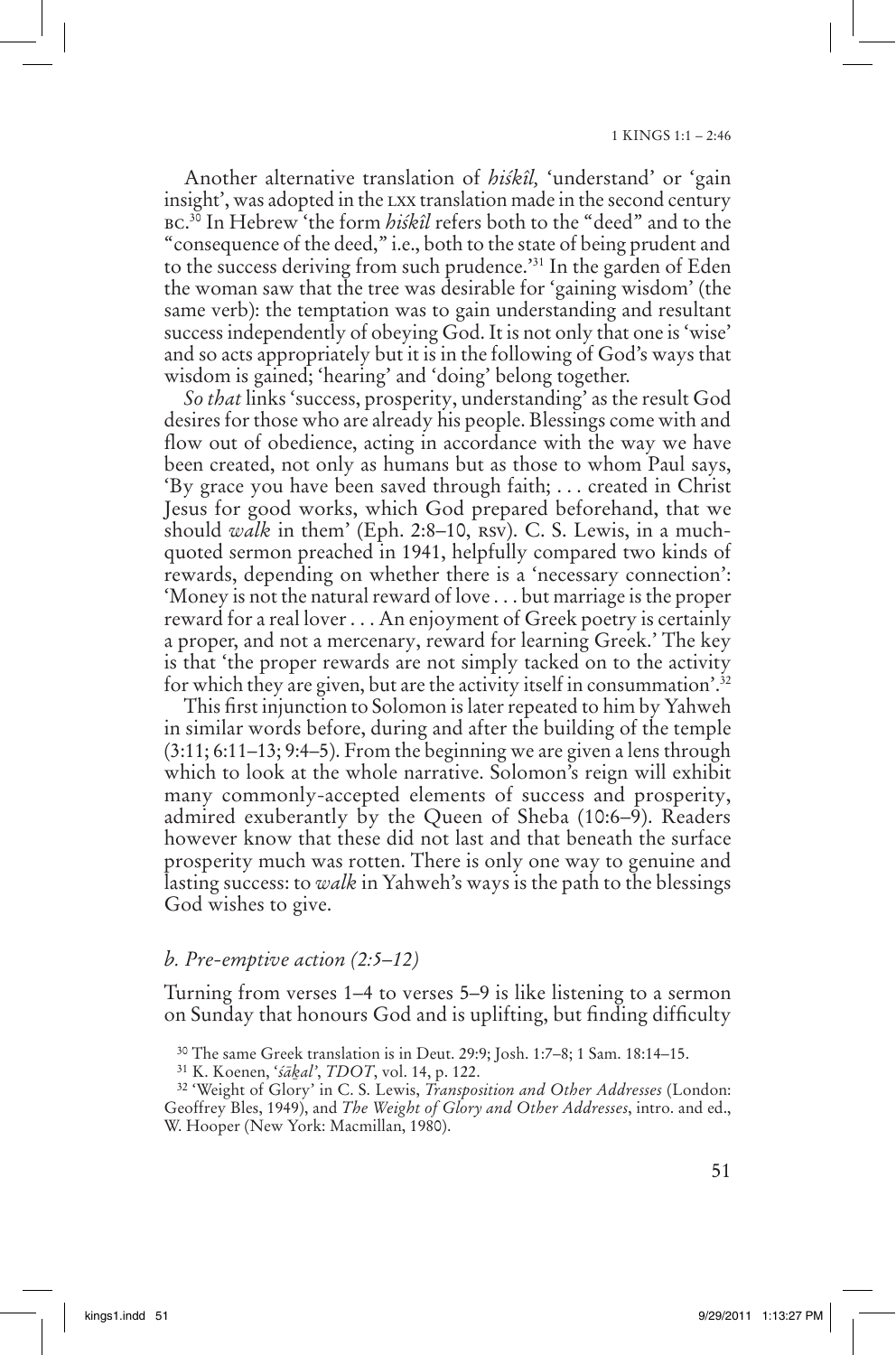in applying it to the relationships and situations of Monday – and sometimes the attempt is given up as impossible. As we read this component of David's advice to Solomon the bare narrated facts are straightforward, but evaluation is contentious. Here is life in the raw, when all characters involved are less than perfect.

The book of Samuel has shown a David who is capable of brutal removal of those who endanger his plans: he planned a massacre of Nabal and his household (1 Sam. 25) and cold-bloodedly ordered Uriah's murder (2 Sam. 11:14–25). More legitimately he was an admired warrior, attracting the loyalty of many (1 Sam. 18:5; 22:1–2). Quite differently, a peacemaking character is widely portrayed in his refusal to act against Saul, 'Yahweh's anointed' (1 Sam. 24, 26) and in his gracious reconciliation with those who rebelled or fought against him,<sup>33</sup> and he grieves over Absalom's death (2 Sam. 18:33). Noticeable is his frequent willingness to leave it to Yahweh to act.<sup>34</sup> The two characteristics are brought together in 1 Samuel 24 – 26: two accounts of his sparing Saul frame the Nabal encounter.35 Nabal's insolent treatment of David's men led to angry plans to destroy Nabal and his household, prevented only by the wise intervention of Abigail to whom David says, 'May you be blessed for your good judgment and for keeping me from bloodshed this day and from avenging myself with my own hands' (1 Sam. 25:33). David recognizes the avenging side of his character that is to be controlled.

It comes as a surprise at the end of David's life to see the overturning of his previous peacemaking actions. *Joab* is a *son of Zeruiah*, David's sister, as are Abishai and Asahel (1 Chr. 2:15–16). David's relationship with the three over decades has been tumultuous, with Joab as David's army commander, apart from a brief period after Absalom's death when David appointed Amasa (2 Sam. 19:13).<sup>36</sup> The brothers show loyalty, but their violent actions exasperate David, threatening his conciliatory approaches ('What does this have to do with you, you sons of Zeruiah?', 2 Sam. 16:10; 19:22). It is easy to

<sup>33</sup> Abner, commander of Saul's army, 2 Sam. 2:8; 3:6–21; Amasa, Absalom's army commander, 2 Sam. 17:25; 19:13; Shimei who cursed him, 2 Sam. 16:5–14; 19:16–23.

<sup>35</sup> R. P. Gordon, 'David's Rise and Saul's Demise: Narrative Analogy in 1 Samuel 24 – 26', *Tyndale Bulletin* 31 (1980), pp. 37–64. D. M. Gunn, *The Story of David: Genre and Interpretation* (Sheffield: JSOT, 1978) analyses the intertwining in 1 and 2 Samuel of David as king (political sphere) and as man (private sphere, husband and father), with incidents of 'giving' and 'grasping' in both. David proves to be most successful when his action is attuned to giving.

<sup>36</sup> Immediately prior to this Joab bluntly confronted David for 'humiliating' his army in his long grieving over Absalom (2 Sam. 19:1–8) and subsequently Joab treacherously killed Amasa (2 Sam. 20:8–10).

<sup>34</sup> 1 Sam. 24:12; 25:33, 39; 2 Sam. 3:39; 15:25–26; 16:12.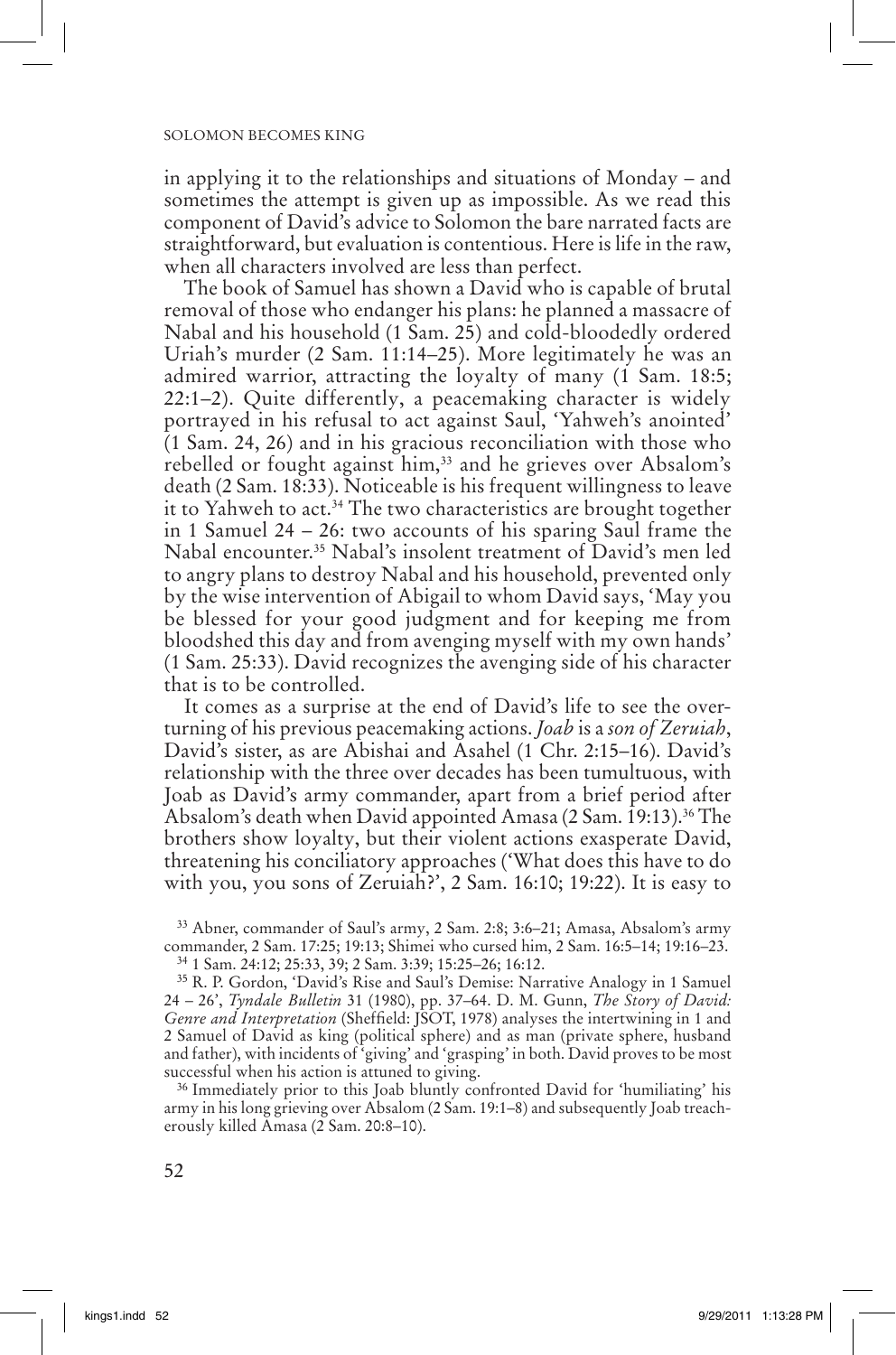imagine Joab, a skilful but hawkish military commander, being frustrated at David's refusal to press home victory, and so taking the initiative himself and killing opponents. At the same time Joab as the loyal commander implemented David's strategy that led to Uriah's death (2 Sam. 11:14–25). Perhaps disappointment in David was a factor in his supporting Adonijah's failed coup (1:7). Now David tells Solomon to deal with Joab: he cites both an incident thirty-three years previously when the leaders of Israel came to make peace with David and acclaim him as king (2 Sam. 3:22–38) and a more recent incident, in which Joab treacherously killed Amasa, Absalom's former commander who had replaced Joab as David's commander (2 Sam. 20:4–10). What is surprising is that 'hitherto, David has apparently never felt compelled to take any action he is now contemplating'.37 No longer does he leave it to Yahweh to act. We are left to wonder whether David became too tired to think of continuing peacemaking, an example of compassion fatigue, or now sees that policy as a mistake that cannot be continued.

A similar change of attitude happens with *Shimei son of Gera, the Benjaminite*. David remembers his first encounter with Shimei, 'from the same clan as Saul's family', who was continually 'cursing . . . and throwing stones at him and showering him with dirt' as David was fleeing from Jerusalem after Absalom's conspiracy. Abishai, one of the sons of Zeruiah, had wanted to kill Shimei but David said, 'Leave him alone' (2 Sam. 16:5–13). Upon Absalom's death, David sought peace with all who had rebelled, and so when Shimei came seeking clemency, despite Abishai again asserting that Shimei should be put to death, David acts as 'king' and says, '"You shall not die." And the king promised him on oath' (2 Sam. 19:16–23). The next mention of Shimei is his non-involvement (as a Benjaminite) in Adonijah's coup (1:8), and so there is no sign of disloyalty to David. Again, we wonder why David is now vindictive. His direction to Solomon fulfils the letter of his oath, but not its spirit. Previously it was non-Israelite enemies who David defeated, but with people of Israel and Judah, members of God's people, he worked for reconciliation and peace. Now he is advising the death of individual Israelites.

In between directions regarding Joab and Shimei is the positive treatment of the family of *Barzillai of Gilead*. At the time of Absalom's revolt, after David established a camp across the Jordan, Barzillai and others provided material needs for David's company (2 Sam. 17:27–29). Later Barzillai declined David's invitation to go to Jerusalem, with David promising provision, but sent his servant Kinham (possibly a son; 2 Sam. 19:34–40). David is under no

53

<sup>37</sup> Provan, p. 33.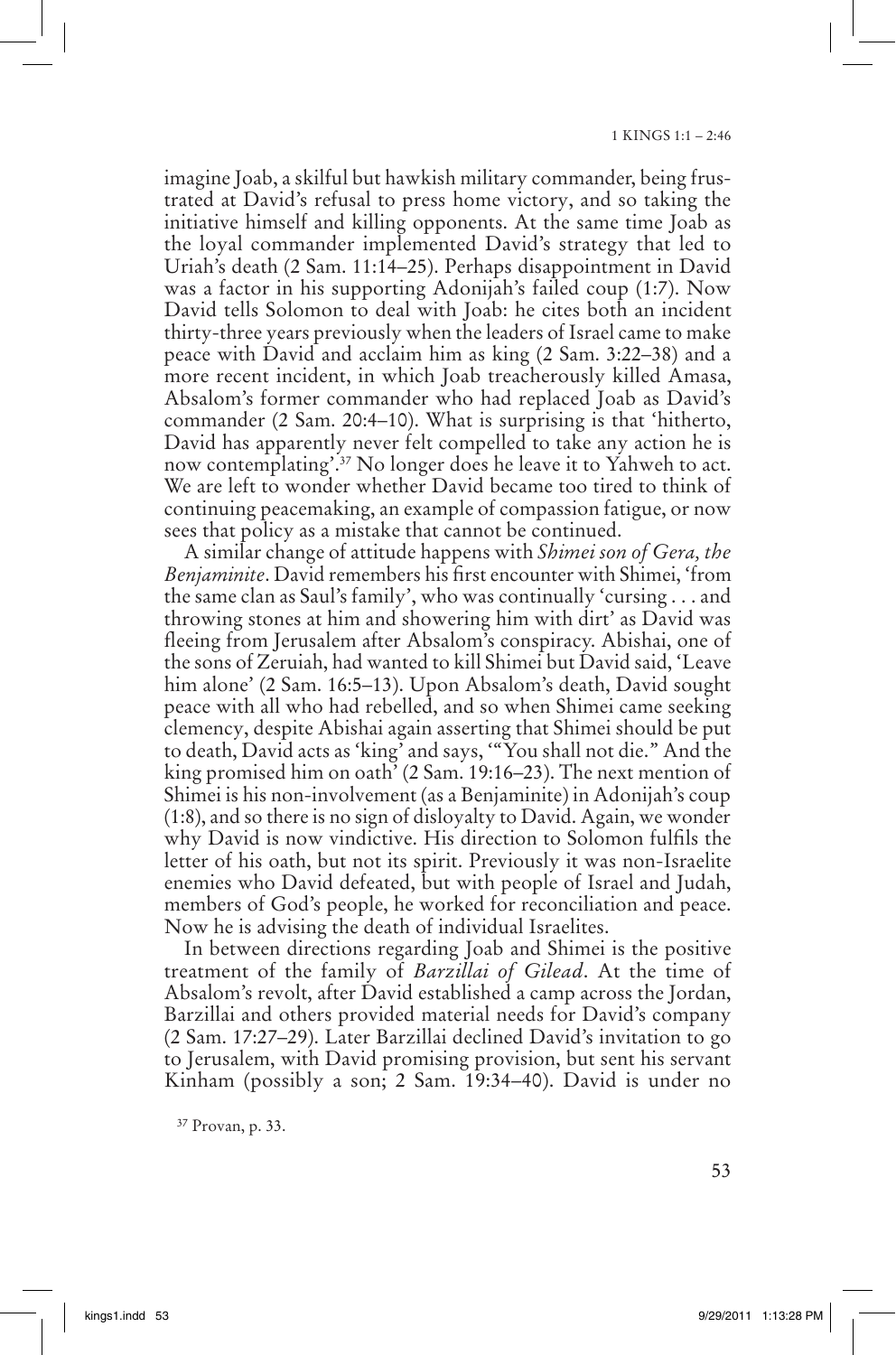obligation, but the generosity is to continue. Again the question, why is this action included here?<sup>38</sup>

One likely interpretation is that David, as throughout his reign, is concerned for the future of the united kingdom of Israel and Judah. He had endeavoured all his life to keep the peace, to govern fairly for all, and the conciliatory moves had that goal. The account following David's return as king after Absalom's revolt points however to ongoing tensions between north and south (2 Sam. 19:41 – 20:22), and Adonijah's failed coup had its support amongst Judahites only. Possibly David's age and inactivity caused old tensions to come to the surface. If David found controlling Joab difficult, how much more would Solomon? Shimei as a Benjaminite may also have been seen as a potential threat to unity. Did David regret his oath? 'Certainly David does have personal revenge on his mind. But killing Shimei also lets the populace know that pro-Saul, anti-David sentiments will not be tolerated.'39 On the other hand, the family of Barzillai from across the Jordan has potential for ongoing support if there were difficulties.

David's words and Solomon's implementation will mean that the 'kingdom was now established in Solomon's hands' (v. 46). The juxtaposition of verses 1–4 and verses 5–9 could thus be read as an endorsement of the king's 'employing the sword against evildoers'.40 There are however pointers to a deliberate contrast. Twice Solomon is told to use his *wisdom* to remove potential enemies (vv. 6, 9), yet later when Yahweh appears to Solomon and grants 'wisdom' his commendation is that Solomon has *not* 'asked for the death of your enemies but for discernment in administering justice' (3:11)! The pragmatic wisdom of David and Solomon is contrasted with that given by Yahweh.41 When that is put alongside David's rejection of longstanding conciliatory approaches regarding Joab – he has not forgotten events from thirty years ago – and his casuistic treatment of the oath made concerning Shimei (and subsequently Solomon's own methods), it is rather more likely that the biblical writer wants us first to hear the charge to 'walk' in the Lord's ways, as that is how one best follows the example of David, the way to true insight

<sup>38</sup> The only other biblical references to Barzillai are in the parallel genealogies of Ezra 2:61 and Neh. 7:63. Amongst the priests who returned after the exile were descendants of 'Barzillai (a man who had married a daughter of Barzillai the Gileadite and was called by that name)'.

<sup>40</sup> So Leithart, p. 37.

<sup>41</sup> R. P. Gordon, 'A House Divided: Wisdom in Old Testament Narrative Traditions', in *Wisdom in Ancient Israel*, edited J. Day, R. P. Gordon and H. G. M. Williamson (Cambridge: Cambridge University Press, 1995), pp. 94–105. Gordon notes also that the last recorded activity of Solomon is seeking the life of his rival Jeroboam (11:40).

<sup>39</sup> House, p. 98.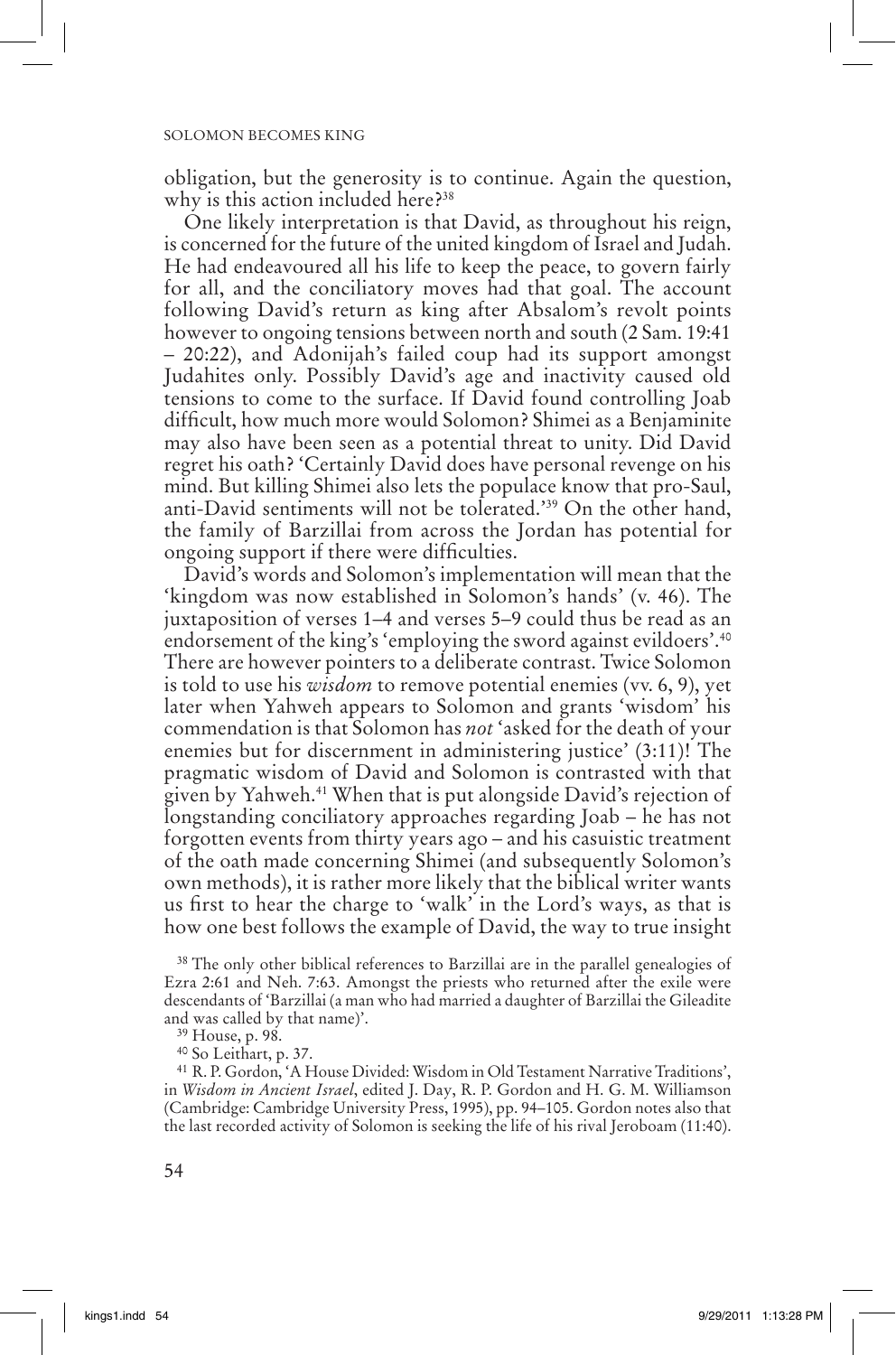and success, while at the same time reminding readers who have seen the capture and exile of the Davidic king that in some ways the dynasty was flawed at the beginning. 'There is a private side to David and Solomon that contrasts with the oft-stated portrayal of David's righteousness and fidelity to YHWH and Solomon's reputation for great wisdom.'42

Reading the final words of David can highlight the universality of flawed personalities: we are 'sinners saved by grace'. It can help us reflect on how easily human behaviour can mix together a desire to serve God and walk his ways and a 'doing what is best' using methods that fall short of the way of Christ.

# **7. Solomon removes threats to his power (2:13–46)**

After David's death Solomon's *rule was firmly established* (v. 12), the block of verses 13–46 telling how that happened (note v. 46b). The story in chapter 3 of Solomon receiving 'wisdom' from God is wellknown, but first the writer tells how Solomon initially exercises *his* 'wisdom' (vv. 6, 9): he seeks to ensure the security of his own position by removing or neutralizing likely trouble makers.

David had not mentioned Adonijah (a reminder of his previous failure to discipline, 1:6), but that is the first threat to remove (vv. 13–25). Solomon had promised safety if Adonijah 'shows himself to be worthy' (1:52–53), but now Adonijah acts recklessly, even audaciously. He claims that *all Israel looked to me as their king* (v. 15), when in reality his approach had been Judah-centric*.* As a result of a spoilt upbringing, did he suffer from self-delusion as to his own importance, the rightful heir whose expectations have been thwarted, a person still to be reckoned with because of his standing as the oldest son and support from Abiathar and Joab? Certainly these factors are to the fore in Solomon's response (v. 22). How much harm is done when people who have been used to power as 'second in charge' feel thwarted when someone else, whom they believe less qualified, is appointed as next leader? Paul's words about pride are not spoken lightly: 'For by the grace given me I say to every one of you: Do not think of yourself more highly than you ought, but rather think of yourself with sober judgment, in accordance with the faith God has distributed to each of you' (Rom. 12:3).

Asking to have *Abishag* as wife was more than desiring a very 'beautiful young woman' (1:2–3). It was a blatant claim to status, symbolic of the power of the throne. Earlier examples are recounted during the reign of David: after Saul's death Ish-Bosheth saw in

<sup>42</sup> Sweeney, p. 61.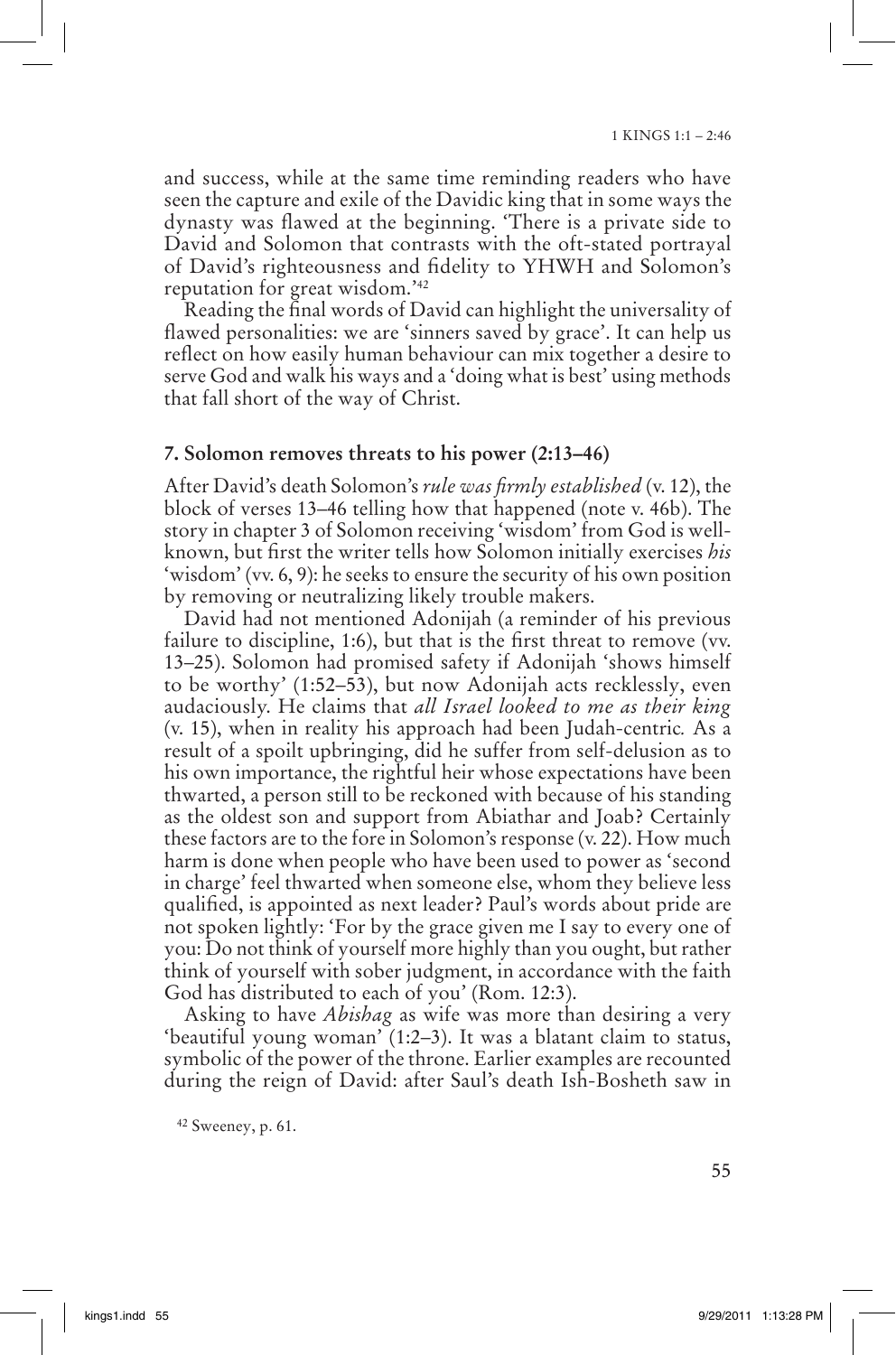Abner's relationship with Rizpah, Saul's concubine, a challenge to his own reign (2 Sam. 3:6–11); the prophet Nathan spoke of how Yahweh had given Saul's 'house and wives' to David (2 Sam. 12:8); and Absalom's rebellious assumption of kingship was demonstrated in his publicly taking David's concubines (2 Sam. 16:20–22). Wives and concubines were associated with royal power, commonly linked with political and economic alliances.<sup>43</sup>

The central person in the account is *Bathsheba*, *Solomon's mother*  (v. 13), the inclusion of the relationship having twofold significance. First is a contrast with Adonijah's being *the son of Haggith,* and not of Bathsheba, crucial in David's choice of Solomon; but secondly, the king's mother had special status, although her specific functions are unclear (also vv. 19, 22).44 In her dialogue with Adonijah and then with Solomon, it is possible to see a naivety: her words throughout, whether to Adonijah or to Solomon, appear supportive, accepting at face value Adonijah's affirmation that he comes *peacefully*. Her own fears concerning Adonijah during the attempted coup, her involvement with Nathan in the stratagem for approaching David (1:11–21), and readers' awareness of previous incidents involving concubines suggest rather that her failure to say anything negative to Adonijah is a shrewd response to his own deluded naivety. She knows her son and how he is likely to respond. There is irony in Adonijah's *he will not refuse you* (v. 17) and Solomon's *I will not refuse you* (v. 20): Solomon's angry response, refusing her spoken request, is best seen as doing what she actually wanted, removing a threat, not only to her son but herself (cf. 1:21). 'Bathsheba's well conceived strategies with both David and Solomon succeed in winning the kingdom for Solomon.<sup>45</sup> If a question is thus raised concerning Bathsheba's honesty, there is correspondingly doubt regarding Solomon's integrity: he does not keep his word made even to his mother. Solomon acts swiftly, strengthening his resolve with an oath in the name of Yahweh who *has founded a dynasty for me as he promised* (v. 24), not the last time a ruler has used religious justification for a brutal action protecting his own position. His action has been debated. The fifth century Theodoret of Cyr commented that

<sup>43</sup> Walton, Matthews and Chavalas, pp. 357–358; J. D. Levenson and B. Halpern, 'The Political Import of David's Marriages', *Journal of Biblical Literature* 99 (1980), pp. 11–28.

<sup>45</sup> R. L. Cohn, 'Characterization in Kings', in Lemaire and Halpern, p. 96. House lists several disparate interpretations of Bathsheba's words and actions, arguing that she 'makes prudent moves in the halls of power' (p. 100).

<sup>&</sup>lt;sup>44</sup> One component of the regnal formula for kings of Judah is the naming of the king's mother (e.g., 14:21; 15:10). An overview of possible functions is given in A. Salvesen, 'Royal Family', *DOTHB*, pp. 845–850.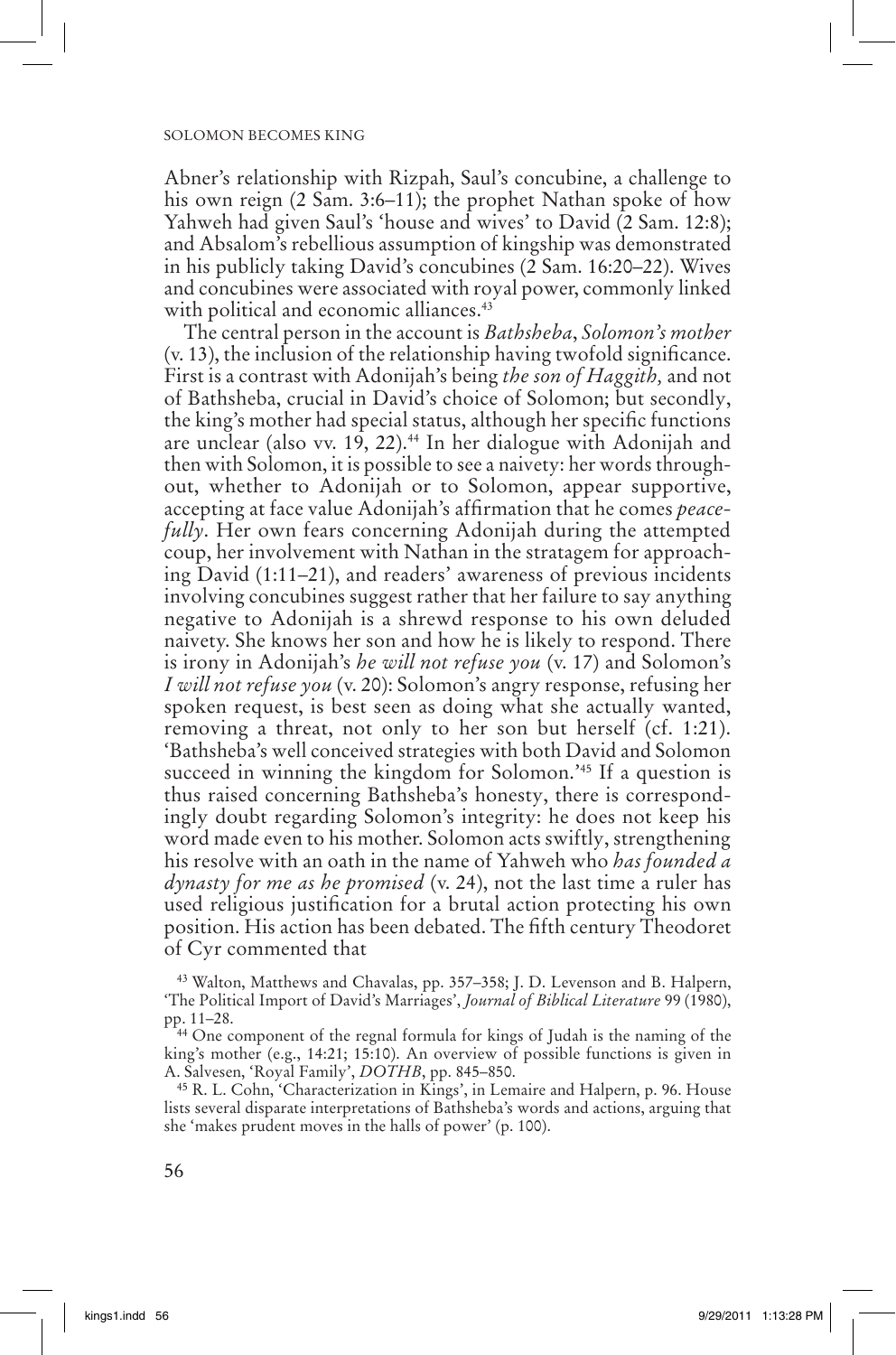Some people blame Solomon because he killed his brother. Now the ways of life of people are different . . . An apostolic or prophetic perfection cannot be expected from Solomon, but only those actions that are appropriate to kings . . . He was concerned for the tranquillity of his kingdom.<sup>46</sup>

Here is recognition of variety of situations in which people act, yet it can readily be used to excuse behaviour as 'what everyone in my position does'. David's initial words as given by the narrator (vv. 3–4) do not allow for differing standards. As in Solomon's words, seeing God at work in bringing about a present position can easily slide to regarding as approved by God one's own subsequent actions to protect that position. Much of Kings will tell of human efforts to ensure security that ultimately fail because of lack of trust in Yahweh that means following his ways.

The next recipient of Solomon's attention is a close supporter of Adonijah, *Abiathar the priest* (v. 26; see 1:7). At least Solomon recognized faithful service, especially at the time of David's flight from Absalom and subsequent return.<sup>47</sup> Solomon banishes him to his home in Anathoth, a rural village 3 miles (5 km) northeast of Jerusalem.<sup>48</sup> To the writer of Kings this is more than a political act, demoting a disloyal priest: it is the first of many instances where Yahweh's word spoken through a prophet is fulfilled  $(1 \text{ Sam. } 2:27-36; 3:11-14).$ <sup>49</sup>

Understandably *Joab* fears for his own life (v. 28). His relationships with David and Solomon have been mixed: he may have *conspired with Adonijah* but he had been loyal to David at the time of *Absalom*'s conspiracy, although he had killed Absalom contrary to David's orders (2 Sam. 18:5, 9–15). Like Adonijah (1:50) he clings to the *horns of the altar*, claiming sanctuary.50 The relevant law however provides sanctuary only for unintentional killing, and continues 'but if anyone schemes and kills someone deliberately, that person is to be taken from my altar and put to death' (Exod. 21:14). Thus Solomon explicitly justifies the order to kill Joab. Readers will be aware of the irony in his words, *so clear me and my whole family of the guilt of the innocent blood that Joab shed* (v. 31): Joab himself had carried out David's orders to see that the innocent

<sup>46</sup> Cited in Conti, p. 11.

<sup>47</sup> 1 Sam. 23:6–12; 2 Sam. 15:24–29, 35–36; 20:25.

<sup>48</sup> Centuries later Jeremiah was identified as 'one of the priests at Anathoth' (Jer. 1:1).

<sup>49</sup> See introduction, pp. 30–32.

<sup>50</sup> 'Monumental stone altars some six feet square, with horns at the corners large enough for one to cling to and thus be immovable' have been excavated at Beersheba and Dan; W. G. Dever, 'Archaeology and the Question of Sources in Kings', in Lemaire and Halpern, p. 535.